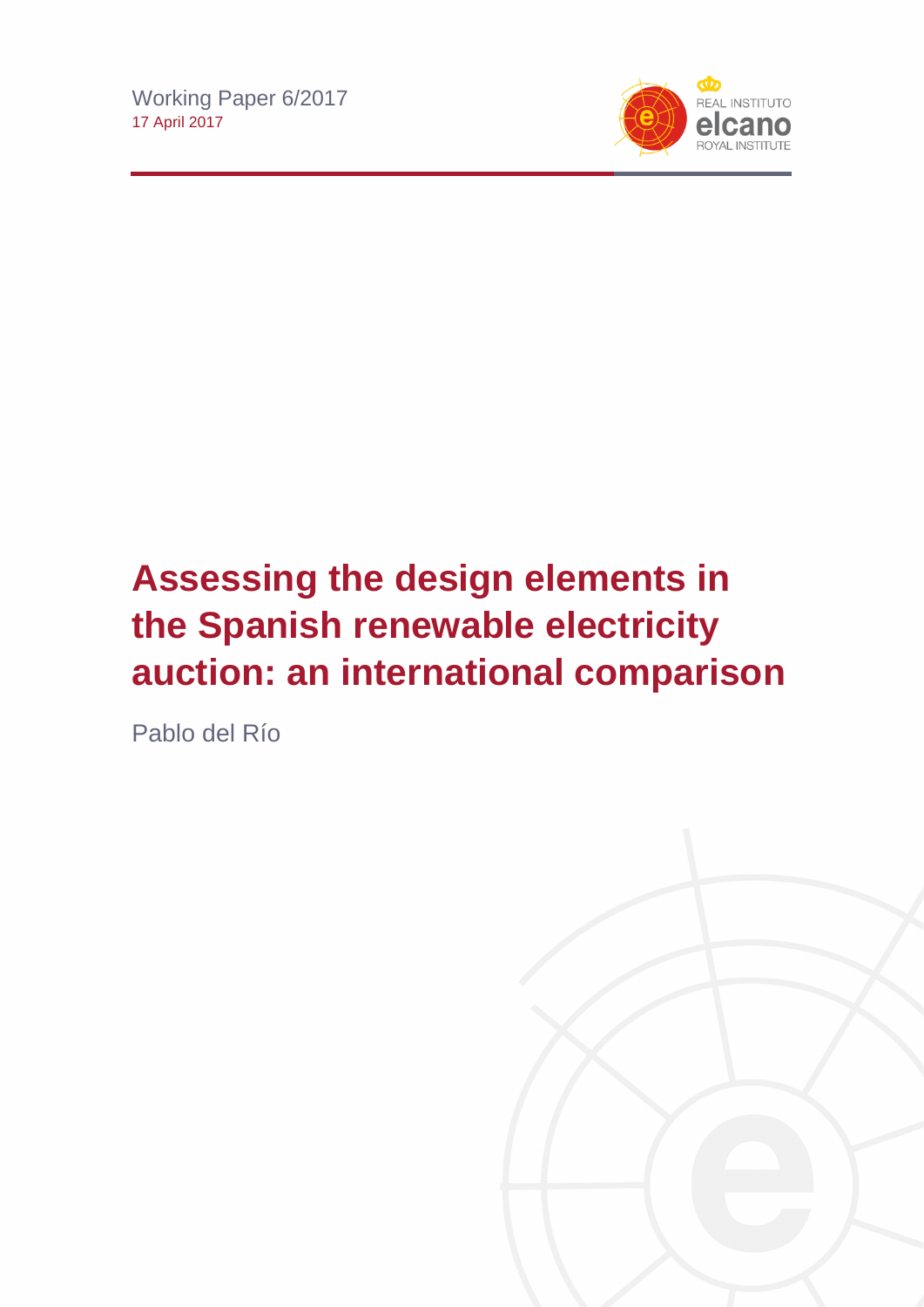## **Assessing the design elements in the Spanish renewable electricity auction: an international comparison**

**Pablo del Río** | CSIC

## <span id="page-1-0"></span>**Summary**

The aim of this working paper is to contextualise the choice of design elements used in the first auction for renewable electricity in Spain, considering the international experiences from around the world, and to assess this choice taking into account the literature on the design elements in auctions. The analysis of the RES-E auction in Spain has shown that it is quite different from other international experiences regarding key design elements, namely investment-based support, uniform pricing, lax prequalification and penalties. The absence of a schedule for regular auctions in the future, seller concentration rules and organising stakeholder dialogue processes in the Spanish auction, which can be considered examples of best practices, are also uncommon features of renewable electricity auctions in most countries. In contrast, other design elements in the Spanish auction are widespread and are either best practices (disclosure of volumes) or their choice can be justified according to specific criteria (sealed-bid auctions, absence of local content rules, volume defined as capacity, technological specificity and price-only auctions).

## **Index**

| (2) Analytical framework: components for the assessment of design elements in auctions |  |
|----------------------------------------------------------------------------------------|--|
|                                                                                        |  |
|                                                                                        |  |
|                                                                                        |  |
|                                                                                        |  |
|                                                                                        |  |
|                                                                                        |  |
|                                                                                        |  |
|                                                                                        |  |
|                                                                                        |  |
|                                                                                        |  |
|                                                                                        |  |
|                                                                                        |  |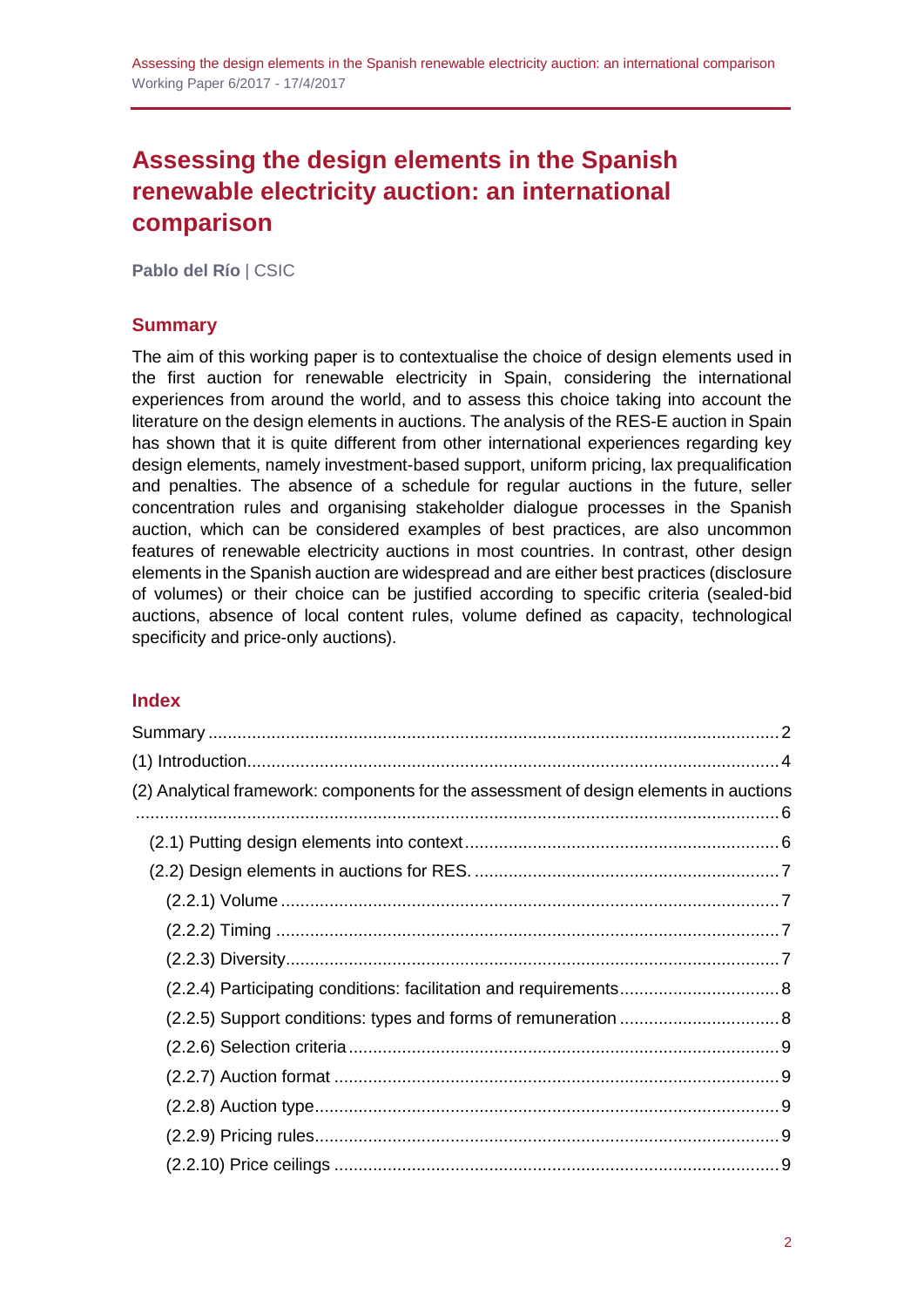| (4) Analysis of the design of the Spanish RES-E auction in an international context 16 |
|----------------------------------------------------------------------------------------|
|                                                                                        |
|                                                                                        |
|                                                                                        |
|                                                                                        |
|                                                                                        |
|                                                                                        |
|                                                                                        |
|                                                                                        |
|                                                                                        |
|                                                                                        |
|                                                                                        |
|                                                                                        |
|                                                                                        |
|                                                                                        |
|                                                                                        |
|                                                                                        |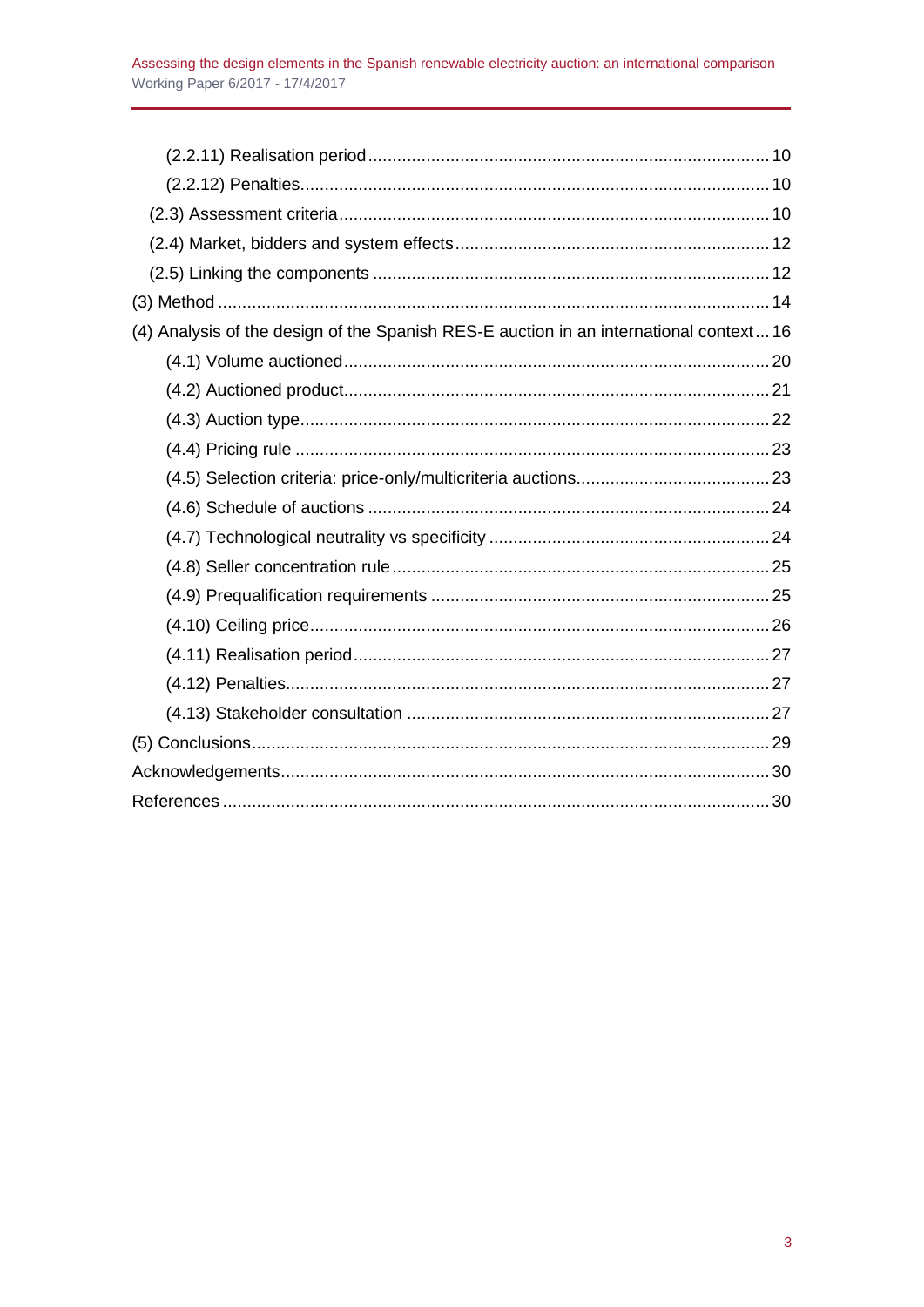## <span id="page-3-0"></span>**(1) Introduction**

Spain had a long tradition in supporting electricity from renewable energy sources (RES-E) through a feed-in tariff (FIT) scheme since the 1990s. However, this came to an end after a moratorium on support for RES-E was passed in 2012. This led to virtually an absence of new RES-E installations being built on Spanish territory. The new support scheme based on auctions which took place in January 2016 put an end to the moratorium and 700 MW of RES-E (500 MW of wind, 200 MW of biomass) were awarded contracts and the installations will have to be built in four years. A total volume target of 3,000 MW is expected to be auctioned further along in 2017 (MINETAD, 2016). The aim of this working paper is to contextualise the choice of design elements used in the first auction for renewable electricity in Spain, considering the international experiences from around the world, and to assess the choice taking into account the literature on the design elements in auctions.

The use of instruments to support electricity from renewable energy sources (RES-E) is widespread all over the world. Until recently, feed-in tariffs (FITs) have dominated. Under FITs, a total payment per kWh (or MWh) of RES-E generated, paid in the form of guaranteed prices and combined with a purchase obligation by the utilities is provided. The remuneration is set administratively. FITs have generally been more effective in promoting RES-E investments than other instruments (eg, quotas with tradable green certificates), given the certainty on (guaranteed) revenue flows.<sup>1</sup> FITs have been a particularly suitable instrument to support the least mature technologies or small-size applications (Held *et al*., 2014).

However, FITs have frequently been considered problematic in terms of support costs. For example, the impact assessment accompanying the Communication from the Commission Guidelines on State aid for environmental protection and energy for 2014- 20 (henceforth Guidelines) says that 'administratively established support levels do not ensure cost-efficiency due to the information asymmetries between the regulator establishing the support level and the producers that benefit' (EC, 2014a, p. 18). Although FITs have led to reasonable support levels (relatively low unitary support) (Ragwitz *et al*., 2014), the total costs of support have skyrocketed in some cases since they have been quite effective in triggering RES-E deployment, given their lower risks compared with other instruments (Rathmann *et al*., 2011).

This increase in the costs of support in some countries (especially in the EU), and the need to integrate RES-E in the electricity market has led to the search for alternatives in order to reduce the cost. And this is how auctions have emerged as an attractive option. An auction is a process in which a good or several goods are offered up for bidding. For the support of RES-E, we consider so-called procurement auctions. That is, an auctioneer will buy the good (RES-E) from the bidder(s) offering the best bid, ie, the lowest support level (AURES, 2017).

<sup>&</sup>lt;sup>1</sup> It is not the purpose of this working paper to compare the different support schemes for the promotion of RES-E. For extensive revisions of this topic, see Mitchell *et al*. (2011), EC (2013), Held *et al*. (2014), REN21 (2015) and Río *et al*. (2017), among others.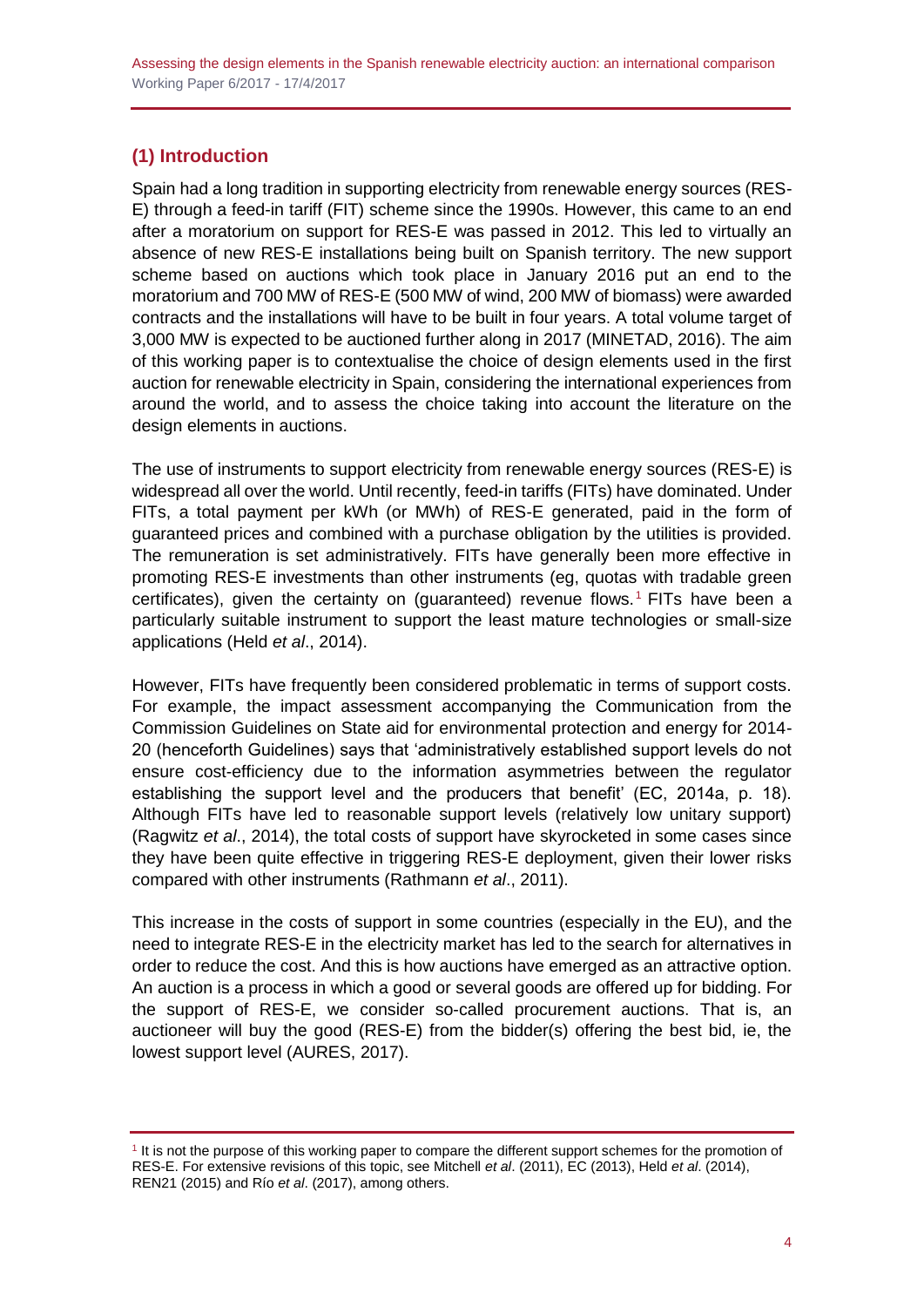Therefore, auctions have recently been regarded everywhere as a useful alternative to induce further investments in RES-E without excessively burdening the consumers' pockets. The use of auctions has experienced an impressive growth worldwide. According to REN21 (2015, 2016), at least 60 countries had held RES-E auctions as of early 2015, up from nine countries in 2009. Furthermore, in the European context, the Guidelines on State aid from the Directorate General on Competition of the European Commission (EC, 2014b) propose that Member States use auctions to provide support for new RES-E installations from 2017 onwards. The proposal for a new RES Directive also supports the use of this instrument when it says that 'Member States shall ensure that support for renewable electricity is granted in an open, transparent, competitive, non-discriminatory and cost-effective manner' (art. 4).

Auctions can potentially be suitable for RES-E support because they can mitigate information asymmetries (they are a competitive market mechanism through which valuable information can be generated), are effective in controlling costs, expansion and the technology mix and are allocative-efficient, since the cheapest projects, technologies and locations are encouraged.

Work carried out in the AURES project has found evidence that auctions can be a suitable instrument for allocating support under budget and volume limitations and can achieve significant short-term efficiency gains, but it has not been proved that auctions in general are better suited to support renewable energy than other support instruments. The use of auctions entails several new implications that policy makers have often not had to deal with before: ensuring sufficient competition for a well-functioning price formation, avoiding undesired strategic incentives, collusion and other market distortions, and –importantly– dealing with the risk of low realisation rates, eg, those caused by underbidding or by the existence of non-cost barriers (Kitzing *et al*., 2016).

Several authors are critical of the role of auctions. For example, EWEA (2015) mentions that there were serious shortcomings associated with auctions in the past, including investor uncertainty over the price, which deterred investment, underbidding and underbuilding, complex tender procedures and financial risks, which discouraged small players from participating, sites selected without regard to environmental impacts that resulted in public opposition and/or undesired environmental consequences leading to projects being blocked and little or no competition in some cases. Toke (2015) argues that cost reductions that are associated with renewable energy auctions are not caused by the auction systems themselves but rather are linked to general declines in the cost of renewable-energy technologies. Auctions would be more effective in limiting renewable energy deployment than in reducing the costs of RES-E projects. Some authors have concluded that auctions have not been less effective in the past to promote RES-E than alternative instruments (Río & Linares, 2014; and IRENA 2013).<sup>2</sup> A recent analysis confirms that auctions for RES-E in the EU have not been very effective. Although the volumes auctioned have been awarded to bidders in five of the eight

<sup>&</sup>lt;sup>2</sup> The effectiveness of auctions has been assessed according to two subcriteria: their capacity to contract new RES-E capacity and the achievement of the RES or RES-E targets (the actual realisation of projects). The reasons for ineffectiveness have been diverse and often interrelated: low bids led to projects not being profitable when project developers started to build them and penalties for non-compliance were absent (as was the case with the NFFO in the UK in the 1990s).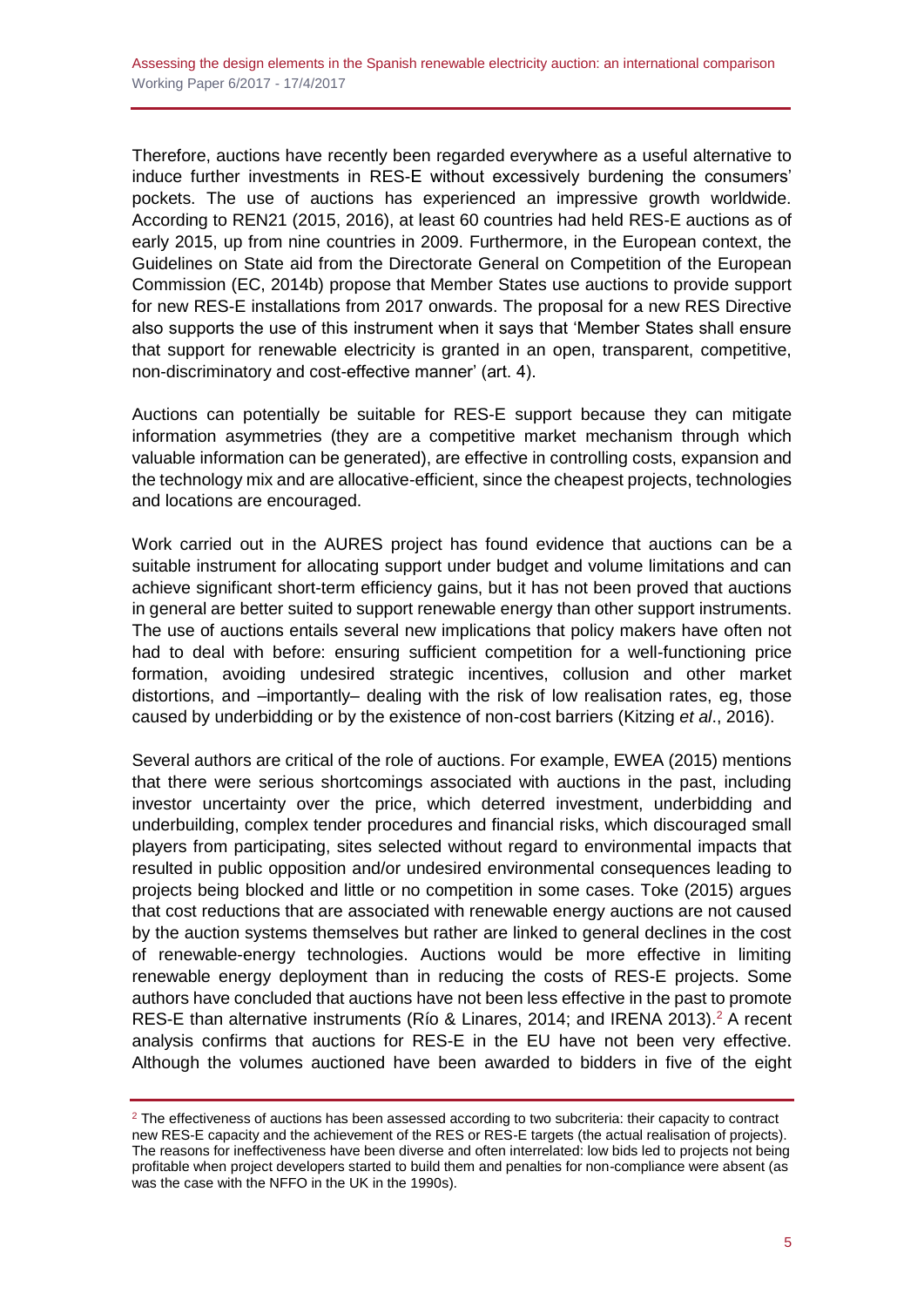countries being assessed, the complete realisation of projects is seldom achieved and delays are frequent (Wigan *et al*., 2016).

The Guidelines themselves consider several opt-outs for auctions by MS, indirectly recognising that they might not be suitable in specific circumstances. Under Article 126, Member States may opt-out from tendering if only one or a very limited number of projects or sites is eligible, if tendering leads to higher support levels or results in low project realisation rates. Article 127 provides a *de minimis* rule which exempts installations below a given installed capacity threshold from participating in auctions.

As with other support schemes, whether auctions fulfil the expectations and result in a successful promotion of RES-E depends on the choice of design elements, ie, the devil is in the detail. In fact, neither the proposal for a new Directive nor the Guidelines on State Aid require that auctions are designed in a specific way, ie, they do not prescribe the adoption of a given design element. Therefore, the choice is left to the discretion of Member States. In fact, Member States have implemented different design elements in their RES-E auctions. Likewise, the design elements differ widely across the non-EU countries using auctions to support RES-E investments (see section 4). Often, the specific design solutions to address potential problems in auctions are highly contextspecific and what works in one market is not necessarily applicable to another.

Accordingly, this paper is structured as follows. Section 2 discusses the analytical framework and methodology used for the analysis of the advantages and disadvantages of different design elements. Then, the method used in the analysis of the Spanish RES-E auction in the context of international experiences is provided in section 3. Section 4, which is the core of this paper, identifies the design elements used in the Spanish RES auction, compares it with the choices made in other auction schemes around the world and assesses their pros and cons. The paper closes with some concluding remarks.

## <span id="page-5-0"></span>**(2) Analytical framework: components for the assessment of design elements in auctions**

Before auctions are adopted and design elements are chosen, their role has to be contextualised (2.1). A crucial assumption in the analysis is that the links between specific design elements (2.2) and criteria to assess those design elements (2.3) are mediated by the effects on bidders and the market (2.4). Therefore, these three components and their interrelationships must be described and discussed (2.5).

#### <span id="page-5-1"></span>(2.1) Putting design elements into context

Before an auction is adopted to promote RES-E investments, governments must consider whether this is an appropriate mechanism taking into account their energy policy priorities. A main aspect in this context is the setting of long-term targets. Then, an analysis of the market should be carried out, including potential bidders, potential barriers to RES-E deployment, the situation of the supply chain, grid infrastructures etc… And, finally, if auctions are deemed an appropriate instrument and those aspects are considered, specific design elements can be chosen and their suitability can be analysed with different assessment criteria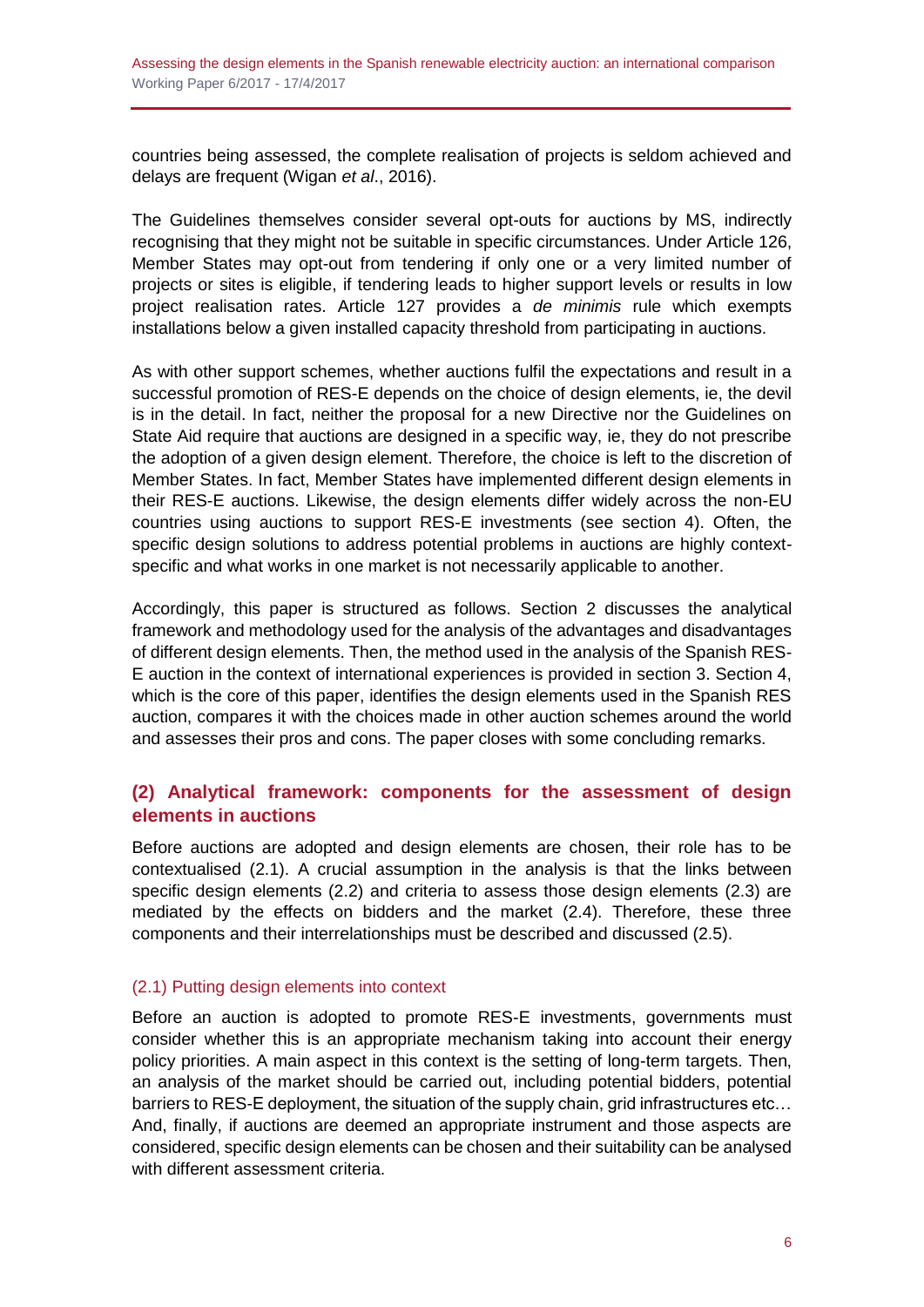It should be taken into account that the specific design elements are highly contextspecific and that what works in one market is not necessarily applicable to another. In addition, different design elements might mitigate some issues but affect other factors. Policy makers often pursue several policy goals (secondary objectives) with energy support policy, eg, increasing security of supply or encouraging actor diversity. Finding a compromise between encouraging different policy goals without hindering wellfunctioning price formation, proves to be a challenging task. Because of different market conditions, ongoing institutional learning processes and specific policy goals, auction rules must be adaptable (Kitzing *et al*., 2016).

## <span id="page-6-0"></span>(2.2) Design elements in auctions for RES.

This section describes the main design elements in RES-E auctions.

## <span id="page-6-1"></span>*(2.2.1) Volume*

There are three main ways to set the volume auctioned: capacity, generation or budget.

- Capacity targets: a total quantity in terms of MW is auctioned.
- Electricity generation targets: there is a goal of a total amount of MWh.
- Budget targets: there is an overall amount of support to be provided. It can be combined with the other two alternatives.

A main challenge in RES-E auctions is to set the volume at appropriate levels, ie, neither too high nor too low. Whether or not to disclose the volumes is also a relevant design choice.

## <span id="page-6-2"></span>*(2.2.2) Timing*

The length of the period between the announcement of the call for the auction and the time when the actual bidding occurs is a key feature of the auction, and may be set either too long or too short. Most importantly, the existence of regular rounds with a schedule is a design element worth considering. Setting the number of rounds in a year is a difficult, technology-specific issue.

## <span id="page-6-3"></span>*(2.2.3) Diversity*

Policy makers may be willing to introduce design elements which increase diversity with respect to technologies, locations, actors and sizes of the installations for a number of reasons (see Río *et al.,* 2015b, for an extensive explanation). Diversity could be promoted in an auction by organizing different auctions per alternative (eg, technologyneutral vs technology-specific), by including minimum quota per alternative, by providing different remuneration levels for different alternatives or by lowering prequalification requirements or penalties for specific categories (ie, small actors).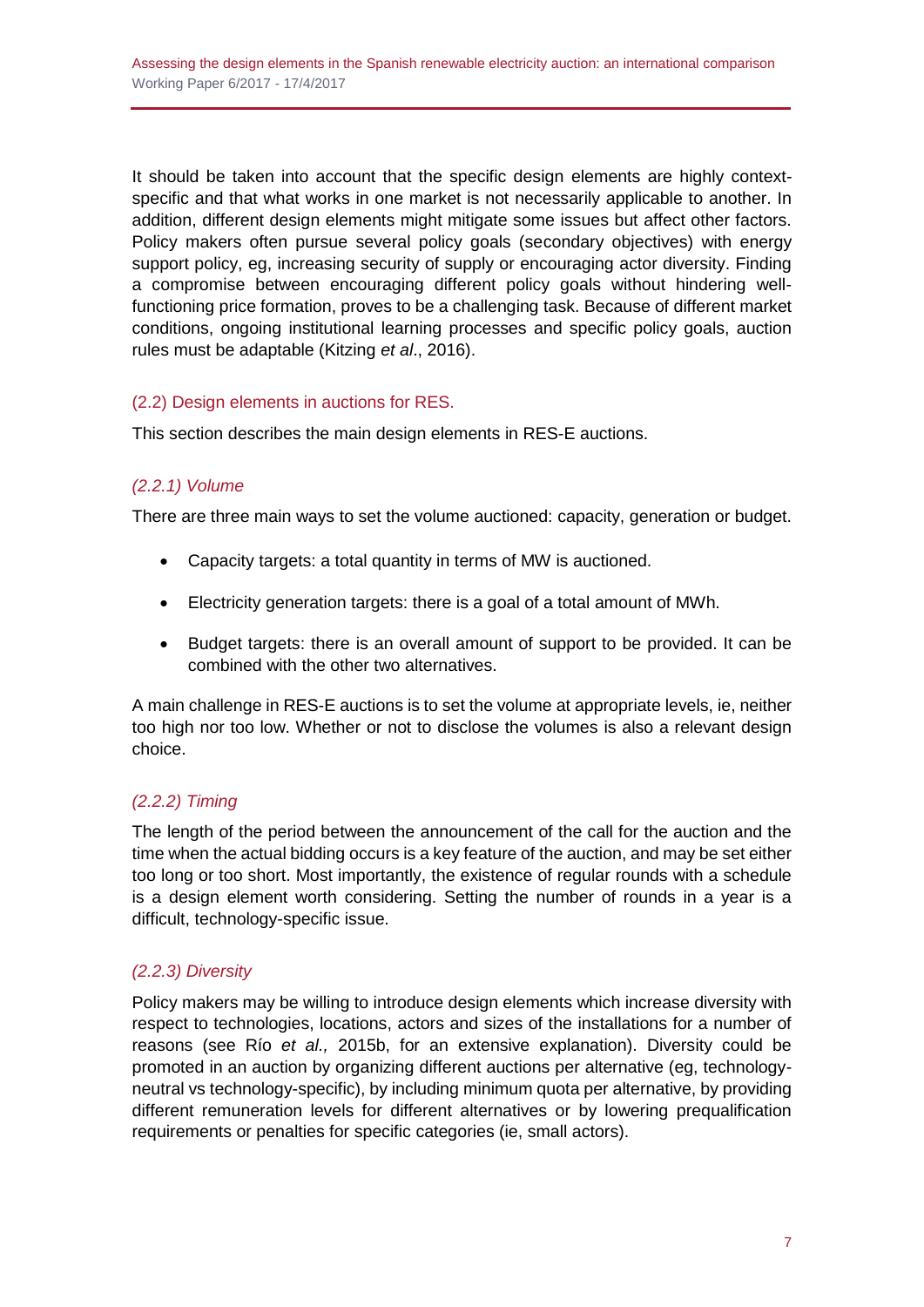## <span id="page-7-0"></span>*(2.2.4) Participating conditions: facilitation and requirements*

Several elements may facilitate the participation of actors in an auction, while others are rather requirements for this participation:

- Streamlining administrative procedures. Administrative procedures may severely restrict participation in an auction and, thus, competition levels. Therefore, measures to streamline them may facilitate such participation.
- Supporting dialogue with stakeholders and information provision. In some countries, policy makers meet with potential bidders to inform them about auction design and to get their feedback for improving such design. Critical information which may also enhance participation in the auction can be provided (eg. renewable energy resource potentials).
- Prequalification requirements. These are required in order to participate in the bidding procedure and are checked before the auction. They can refer to specifications of the offered project (such as technical requirements, documentation requirements and preliminary licenses) or to the bidding party (providing evidence of the technical or financial capability of the bidding party) (Held *et al*., 2014). They are chosen to prove the seriousness of the bid and/or the likelihood of the realisation of the project. As with other elements, the challenge is to set them at appropriate levels (ie, neither too stringent nor too lenient).
- Local content rules refer to the requirement to use renewable energy equipment which is manufactured by local firms.<sup>3</sup>
- Seller concentration rules might be implemented (as in California, India and Portugal) in order to mitigate the risk of market power. Successful winners in one round may be prevented from participating in a later round or the size of the bidding share by a single actor might be limited.

#### <span id="page-7-1"></span>*(2.2.5) Support conditions: types and forms of remuneration*

Remuneration in an auction can be provided for generation (MWh, generation-based) or capacity (MW, investment-based). In addition, there are several instruments to set the remuneration for energy. Generation-based remuneration can be provided through feedin tariffs (FITs) or feed-in premiums (FIPs). Under FIPs, a payment per kWh on top of the electricity wholesale-market price is granted. Within FIPs, a main distinction is between fixed and sliding FiPs. Fixed FiPs are set once and do not change. The total remuneration thus depends on the market prices. Sliding FiPs (also called contract for differences, or CfD in the UK) are set at regular intervals to fill the gap between the average market price perceived by all generators of a given technology and a predetermined strike price. If the electricity price is below the strike price, the RES-E dedicated remuneration is positive. If it is above, it is negative. Sliding FIPs provide a

<sup>&</sup>lt;sup>3</sup> They can be set by requiring that a percentage of the renewable energy equipment is manufactured by local firms or by organising two auctions: one with domestic content requirements and the other one without them.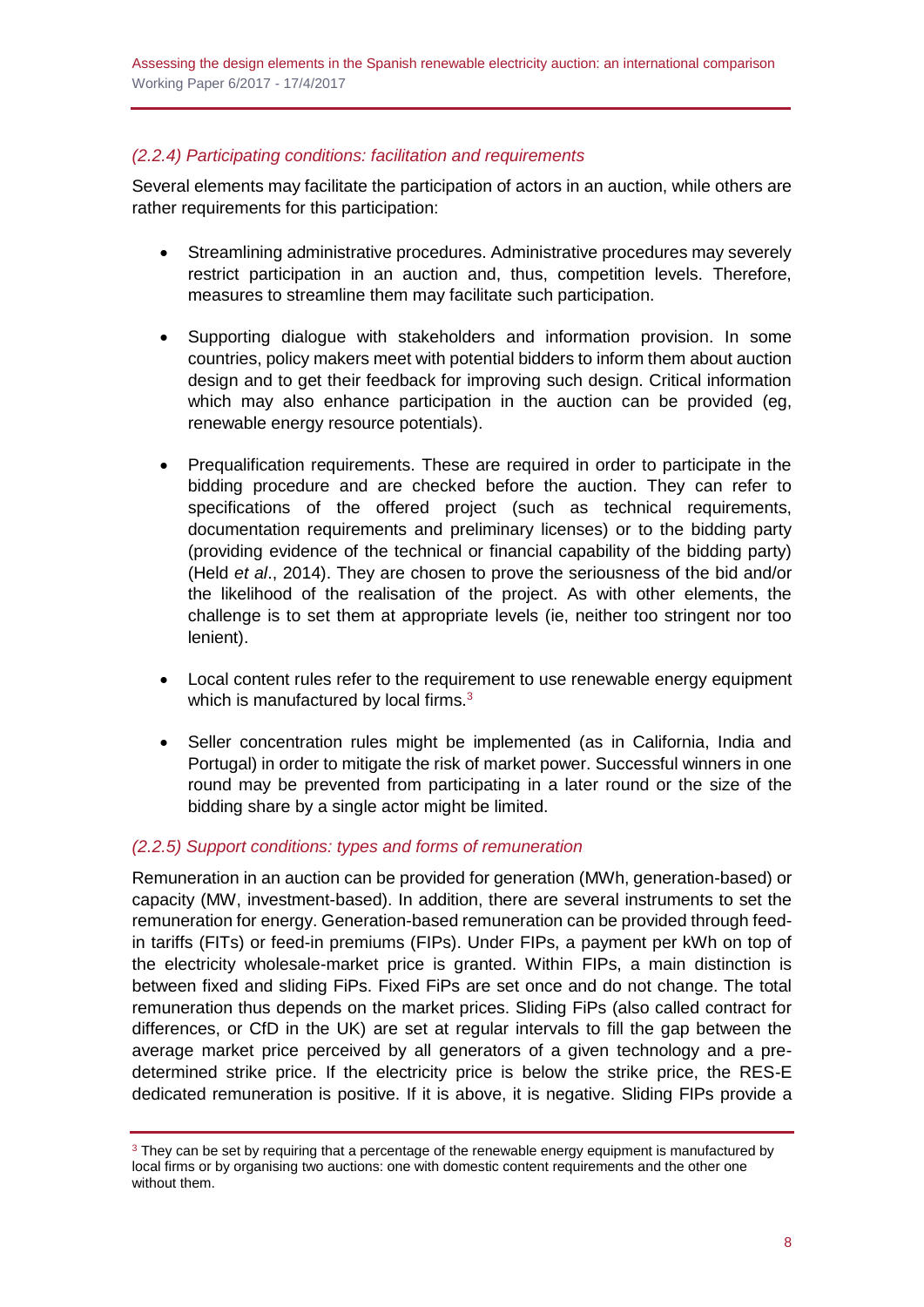good balance between low investment risks (highest under fixed FIPs and lowest under FITs) and high market integration of RES-E generation (highest under fixed FIPs and lowest under FITs) (see Río *et al*., 2017, and Held *et al*., 2017, for further details). Auctions can set the remuneration level both in fixed FIPs and in sliding FIPs (in this case, auctions set the strike price).

## <span id="page-8-0"></span>*(2.2.6) Selection criteria*

Price-only auctions are organised using only one criterion (the bid price). In multi-criteria auctions, the price is the main criterion among other criteria (eg, local content rules, impact on local R&D, industry and jobs and environmental impacts) (Held *et al*., 2014).

## <span id="page-8-1"></span>*(2.2.7) Auction format*

Depending on whether the auctioned object can be split between multiple winning bidders, auctions are referred to as single-item or multi-item. In a single-item auction there is a single product which is allocated to a single owner and the product cannot be split. In a multi-item auction the auctioned product is split among different owners and bids are submitted for only part or the total auctioned amount (AURES, 2016).

## <span id="page-8-2"></span>*(2.2.8) Auction type*

A main distinction is between static (sealed-bid) and dynamic auctions. Under sealedbid auctions, project developers simultaneously submit their bids with an undisclosed offer of the price at which the electricity would be sold. An auctioneer ranks and awards projects until the sum of the quantities offered covers the volume of energy being auctioned. Under the multi-round descending-clock auction, the auctioneer offers a price in an initial round, and developers bid with offers of the quantity they would be willing to provide at that price. The auctioneer then progressively lowers the offered price in successive rounds until the quantity in a bid matches the quantity to be procured. Hybrid models may use the descending clock auction in a first phase and the sealed-bid auction in a second phase, as in Brazil (IRENA, 2013).

## <span id="page-8-3"></span>*(2.2.9) Pricing rules*

There are basically two different ways to set support levels in sealed-bid auctions. Under uniform pricing, all winners receive the strike price set by the last bid needed to meet the quota or the first bid that does not meet the quota. Thus, either the highest accepted bid determines the award price or the lowest rejected bid determines the award price (highest accepted bid, or HAB and lowest rejected bid, or LRB, respectively). Under the pay-as-bid (PAB) alternative, the strike price sets the amount of generation eligible for support and each winner receives his/her bid.

## <span id="page-8-4"></span>*(2.2.10) Price ceilings*

In order to limit the costs of support, the auctioneer can set a ceiling (reservation) price for each technology, above which bids are not considered (IRENA, 2013). A main choice to be made if a maximum price is implemented is its level. Again, setting the ceiling price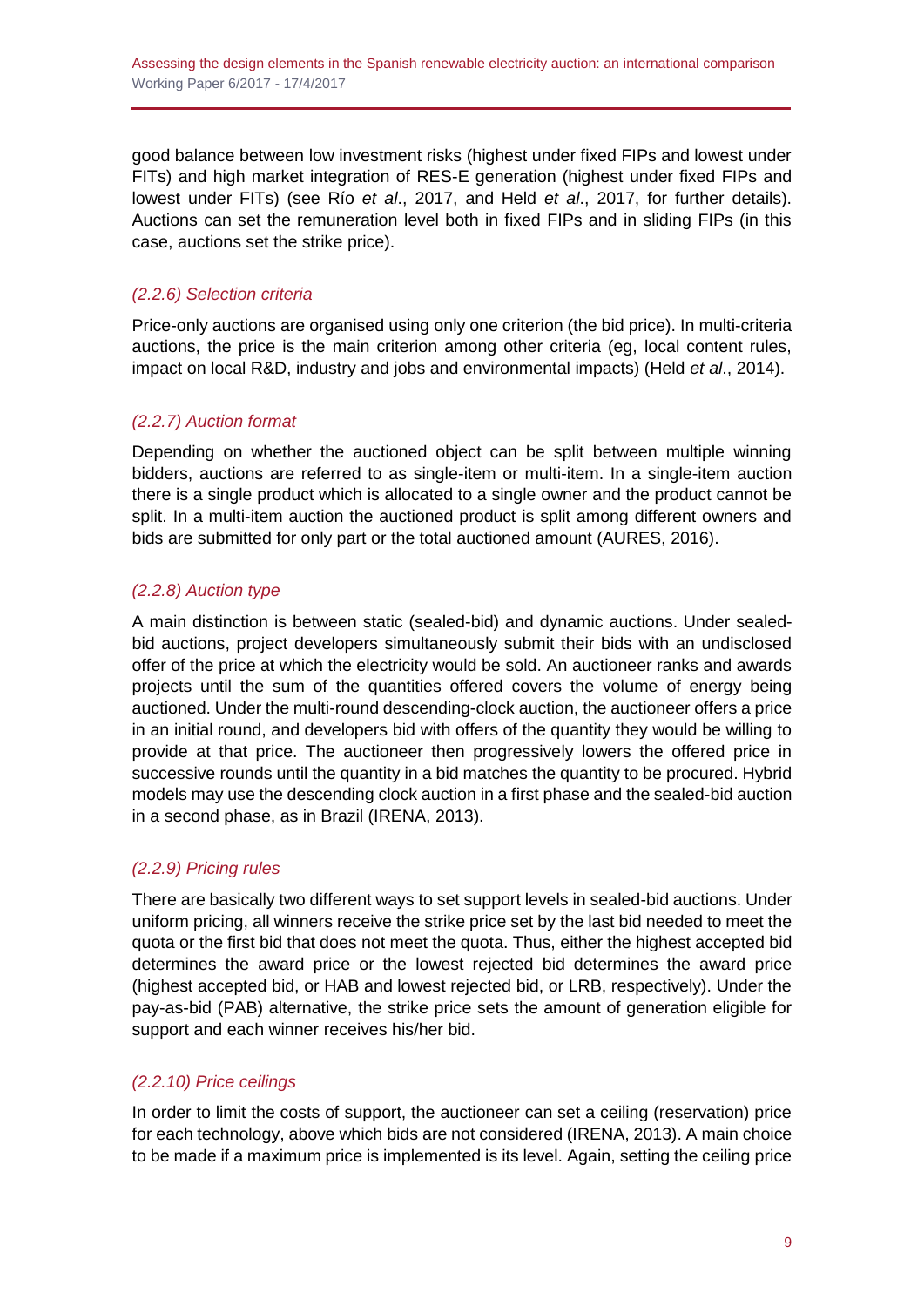at an 'appropriate' level is not a trivial exercise. Finally, a main decision is whether or not to disclose the price.

## <span id="page-9-0"></span>*(2.2.11) Realisation period*

Deadlines are needed for the projects awarded contracts to be built. How long this 'grace period' should last for is a key issue, with a risk of either too long or too short periods.

## <span id="page-9-1"></span>*(2.2.12) Penalties*

Penalties can take different forms: they can forbid participation in successive auctions, reduce the level of support, reduce the length of the support period by the time of the delay, lead to the confiscation of bid bonds and result in penalty payments. Again, a main issue is whether they are set too high or too low.

### <span id="page-9-2"></span>(2.3) Assessment criteria

Defining 'success' in the choice of design elements is certainly not a trivial issue. Assessment criteria are used for this purpose. Although effectiveness and (static) efficiency are the most common criteria used in the assessments, several contributions expand the set of relevant criteria to include other aspects, such as dynamic efficiency, social acceptability and political feasibility (see Río *et al*., 2015a). However, there is no prior unambiguously preferred ranking of criteria in the literature. A proposed design element would be better than the alternative if it scores better in most of the aforementioned criteria. Figure 1 describes the criteria considered in this paper.<sup>4</sup>

<sup>4</sup> Full details on the description of these criteria as well as on how they were derived are provided in Río *et al*. (2015a).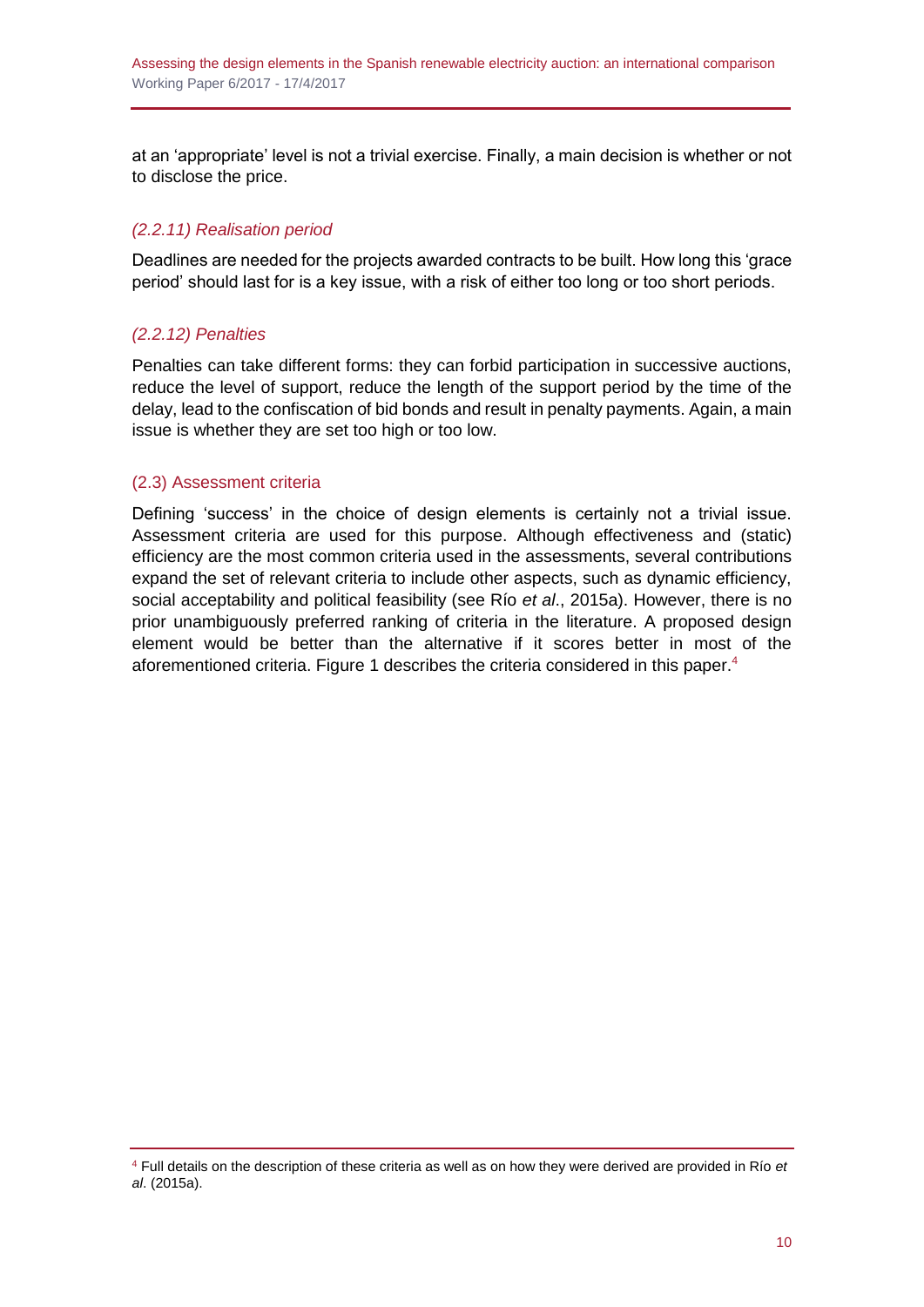|  |  |  | Figure 1. Description of the criteria and indicators |
|--|--|--|------------------------------------------------------|
|--|--|--|------------------------------------------------------|

| Criteria                                                                   | Description                                                                                                                                                                                                                                                      |
|----------------------------------------------------------------------------|------------------------------------------------------------------------------------------------------------------------------------------------------------------------------------------------------------------------------------------------------------------|
| <b>Effectiveness</b>                                                       | Degree to which auctions result in deployment of RES-E projects<br>(% realisation rate).                                                                                                                                                                         |
| Static efficiency 1<br>(allocative efficiency,<br>direct generation costs) | Reaching the target at the lowest possible generation costs ( $\epsilon$ ,<br>€/MWh). An auction outcome is efficient if the bidders with the<br>lowest generation costs are awarded. The relevant costs here<br>include generation costs and transaction costs. |
| Static efficiency 2<br>(indirect generation<br>costs)                      | Balancing, profile and grid costs ( $\epsilon$ , $\epsilon$ /MWh).                                                                                                                                                                                               |
| Dynamic efficiency                                                         | This refers to long-term technology effects, including impact on<br>innovation and cost reductions over time.                                                                                                                                                    |
| Support costs                                                              | Average support level per technology (net of generation<br>costs)(€/MWh), total support costs net of total generation costs (€).                                                                                                                                 |
| Local impacts                                                              | Socioeconomic and environmental effects at the national, regional<br>or municipal level (impacts on the value chain, industry creation,<br>local employment, lower fossil-fuel dependence).                                                                      |
| Actor diversity                                                            | The participation of small actors is actively encouraged.                                                                                                                                                                                                        |
| Sociopolitical feasibility                                                 | Degree to which the design elements and the whole support<br>scheme are socially acceptable and politically feasible. This partly<br>depends on other criteria (minimization of support costs, local<br>impacts, etc).                                           |

Source: adapted from Río *et al*. (2015a).

Static efficiency is interpreted in this article as minimisation of the (system) costs of RES-E generation. System costs can be disaggregated into direct and indirect costs. The former include installation, operation and maintenance of renewable energy technologies. Direct generation costs refer in this working paper to allocative efficiency, to which the equimarginality principle applies.<sup>5</sup> Indirect costs refer to balancing, profile, grid and transaction costs.<sup>6</sup>

<sup>5</sup> According to Tietenberg (2008, p. 18), the least cost means of achieving an environmental target occurs when the marginal costs of all possible means of achievement are equal.

<sup>&</sup>lt;sup>6</sup> Balancing costs occur due to deviations from schedule of variable RES-E power plants and the need for operating reserve and intraday adjustments in order to ensure system stability. Profile costs are mainly back-up costs, ie, additional capacity of dispatchable technologies required due to the lower capacity credit of non-dispatchable RES-E. Grid costs are related to the reinforcement or extension of transmission or distribution grids as well as congestion management, including re-dispatch required to manage situation of high grid load (Breischoft & Held, 2013).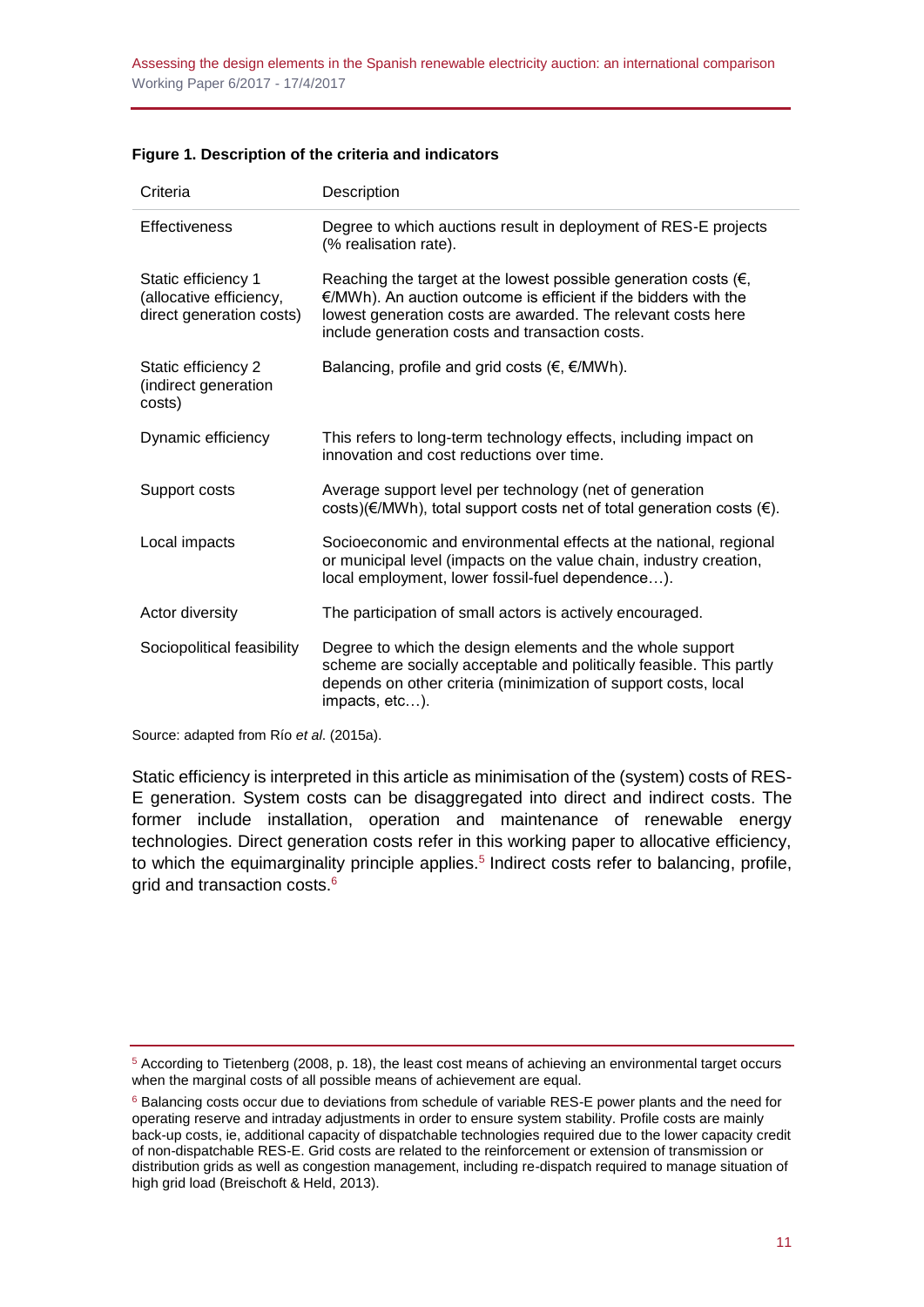Assessing the design elements in the Spanish renewable electricity auction: an international comparison Working Paper 6/2017 - 17/4/2017

#### <span id="page-11-0"></span>(2.4) Market, bidders and system effects

The impact of design elements can take place at different (but interrelated) levels, depending on the aggregation considered, from micro (bidders) to meso (system) and macro (regional) (see Figure 2).

Design elements affect the participation of bidders in the auction by influencing the costs, risks and expected benefits of participation (bid levels with respect to generation costs). In general, the higher the costs, the higher the risks or the lower the expected benefits, the lower the number of participants. Design elements also influence strategic bidding behaviour by the bidders. The impact at the bidders' level translates into market effects, which include the number of bidders in the auction, the diversity of those bidders and their market concentration. In turn, these aspects have consequences on the functioning of the auction (assessed with the aforementioned criteria). Finally, there might be relevant effects at the system level, including impacts on the regional distribution of deployment.

| Type of effect          | Subcategory                                           |
|-------------------------|-------------------------------------------------------|
| Effects on bidder level | Participation risks                                   |
|                         | Participation costs                                   |
|                         | Expected benefits (bid levels minus generation costs) |
| Effects on market level | Number of bidders                                     |
|                         | Diversity of bidders                                  |
|                         | Market concentration                                  |
| Effects on system level | Regional distribution of deployment                   |

| Figure 2. Main indicators for the effects on bidder, market and system level |  |  |  |
|------------------------------------------------------------------------------|--|--|--|

Source: Río (2015).

#### <span id="page-11-1"></span>(2.5) Linking the components

Figure 3 illustrates the main links between design elements, market/bidder/system effects and assessment criteria. The links between components are both empiricallybased and theory-based. The incentive to participate in the auction (which depends on the expected benefits, costs and risks) takes a central role in this analytical framework because it affects a critical element (competition), which has a quantitative and a qualitative aspect. The design element may induce a higher number of participants, making collusion more difficult (positive quantitative impact on competition). But it may also increase the diversity of actors and encourage the participation of stronger bidders instead of weaker ones. These qualitative aspects positively affect competition (Río *et al*., 2015a; Río, 2015; and Kreiss, 2016). A greater and better competition affects static efficiency (since the cheapest technologies/locations are selected) and support costs (given lower bid levels). Design elements may also influence investors' risks directly and, thus, generation costs (a greater LCOE results from higher capital costs due to greater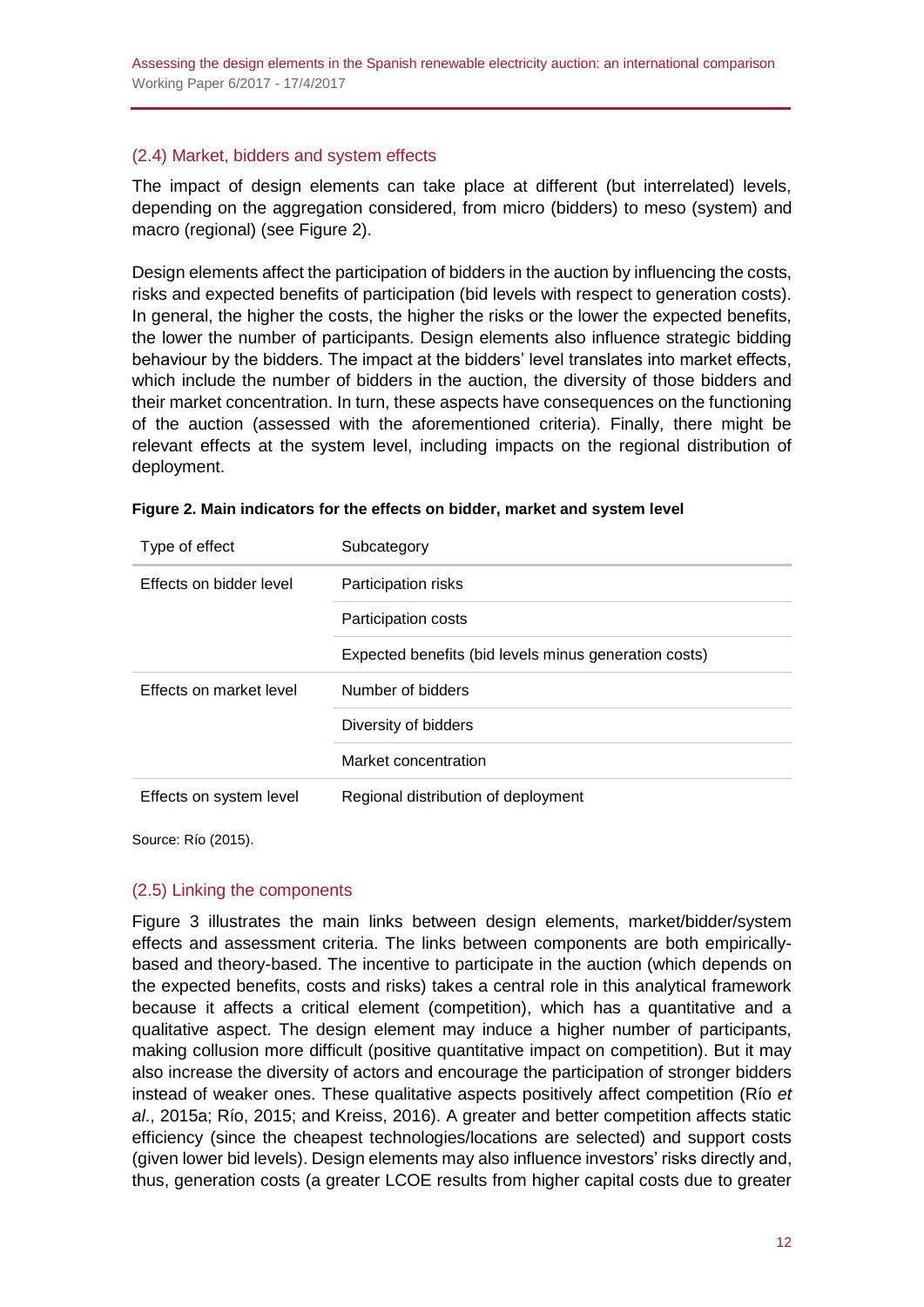risks), with a detrimental impact on allocative efficiency and support costs (higher risks are factored into higher bids). Other criteria are influenced by those mechanisms. A main one is effectiveness, which is affected by those design elements with an impact on investors risks' (negative influence), competition (a higher level of competition induces more aggressive bidding and, eventually, underbidding and underbuilding) and bid levels (the higher these levels, the higher the realisation rate). In turn, effectiveness positively affects other criteria: local impacts (socioeconomic and environmental benefits depend on the actual deployment of RES-E projects) and dynamic efficiency (the prospects of a future market encourages R&D investments, and deployment triggers learning effects and investments in the renewable energy supply chain). Local impacts may be directly influenced by design elements (ie, local content requirements). Dynamic efficiency is, in addition to effectiveness, also positively influenced by elements with a positive impact on innovation: a higher competition and a higher support level (since higher profit margins may be partially reinvested on R&D, see Menanteau *et al*., 2003). Sociopolitical feasibility is positively affected by other criteria: lower support costs, higher static efficiency, higher actor diversity and local benefits. Deployment may also bring negative environmental impacts, and affect social acceptability (NIMBY syndrome). Finally, indirect costs are directly influenced by design elements (eq. geographical diversity).<sup>7</sup>



**Figure 3. Relating different components in the assessment of design elements in RES-E auctions**

Source: the author.

 $7$  A detailed discussion on the interrelationships, overlaps and links between those components is provided in Río (2015).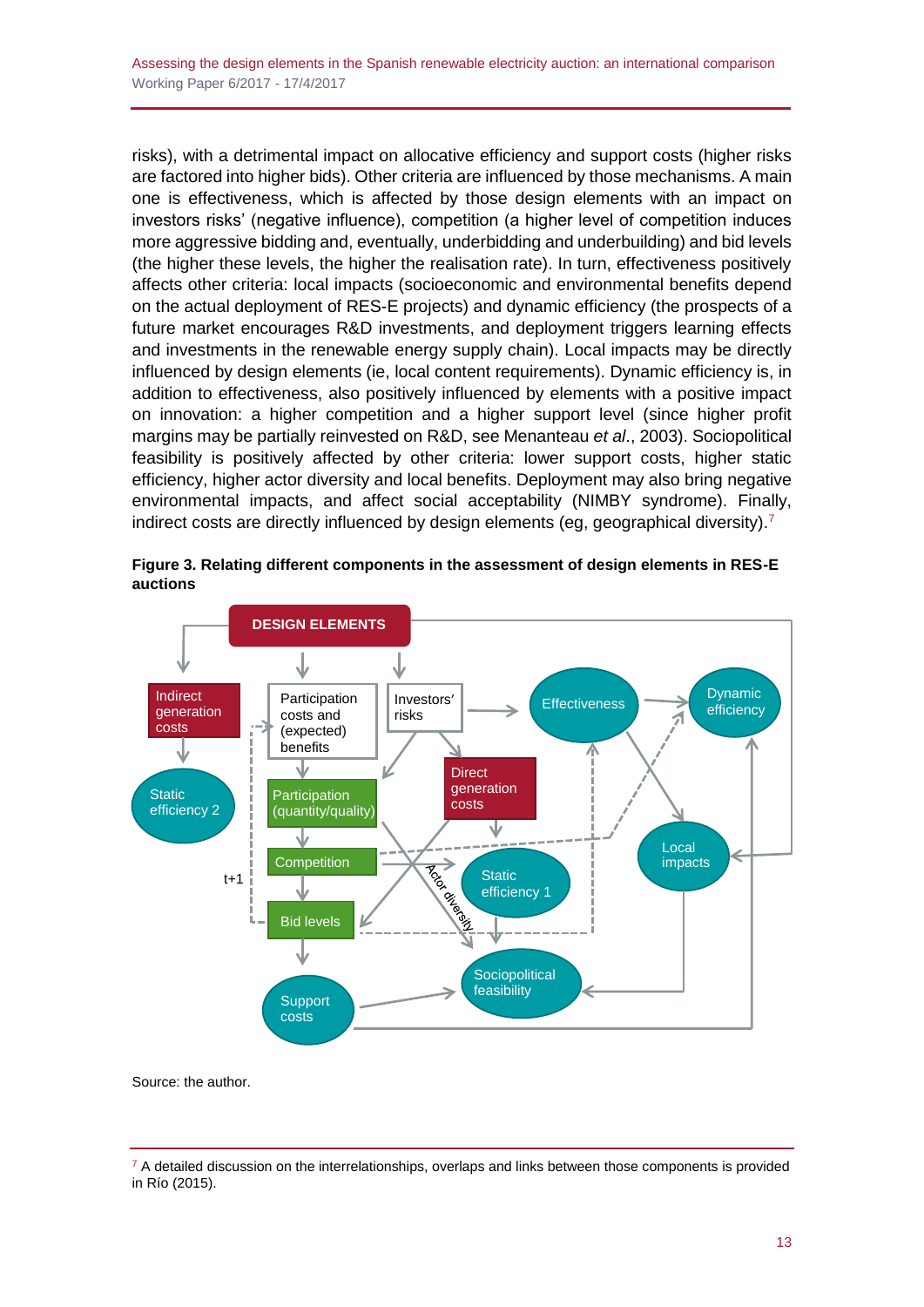Río (2015b) found that design choices in an auction may lead to interactions between criteria (synergies, complementarities and conflicts). Most design elements involve trade-offs between criteria, ie, their choice may improve one criterion at the expense of worsening another.<sup>8</sup>

## <span id="page-13-0"></span>**(3) Method**

The analysis of the pros and cons of different design elements in RES-E auctions draws on several complementary methods. First, economic theory has been used to assess the impact of different design elements on bidder and market effects and, thus, on the assessment criteria. In addition, those theoretical relationships have been supported by empirical findings. The empirical assessment of the pros and cons of different design elements for RES-E auctions has been based on several sources of information of past and current schemes around the globe (see Box 1).

#### **Box 1. Information sources on auctions from around the world**

(1) Top academic energy, energy policy and climate policy journals. Terms such as 'tender', 'auction' or 'bidding' were inserted in the journals' internal search engines. The corresponding articles were filtered manually in order to discard those which were not directly related to RES-E auctions.

(2) Reports with an extensive coverage of auctions for RES-E from international institutions such as IRENA (IRENA, 2013, 2015) or the World Bank (Maurer & Barroso, 2011), EU projects (Held *et al*., 2014) and others (Ragwitz *et al*., 2014, Lovinfosse *et al*., 2013).

(3) Grey literature. A Google search has been performed, using relevant terms. The search led to useful documents on the design of auctions in particular countries.

(4) A previous review of the literature on auctions for RES (Río & Linares, 2014) that, however, does not cover all the past and present schemes.

(5) The paper also draws heavily on empirical research on auctions for RES carried out in the EU-funded AURES project. Sixteen country case studies on auctions around the world were undertaken in this project, some of them by the author of this working paper. They are publicly available at the AURES project website [\(http://www.auresproject.eu/\)](http://www.auresproject.eu/). These case studies were carried out using a combination of data sources, including official documents and interviews with key stakeholders in each country. As a result of the analysis in the AURES project, some best and worst practices have emerged.<sup>9</sup>

The analysis of the Spanish RES-E auction builds on the case study for this country carried out for the AURES project (see Río, 2016b). Key stakeholders were interviewed for the project.

<sup>&</sup>lt;sup>8</sup> In particular, conflicts between effectiveness and support costs/allocative efficiency are common. Also quite frequent are the trade-offs between support costs/allocative efficiency and other criteria (system costs, local impacts, dynamic efficiency and actor diversity) (Río, 2015a).

<sup>&</sup>lt;sup>9</sup> The project provides a set of recommendations on which design elements should be included in the proposal for a new RES Directive (Kitzing *et al*., 2016). According to them, MS should be required to: (1) publish a long-term auction roadmap and more detailed auction plans for shorter time horizons; (2) set up appropriate processes and participation enhancing measures including, eg, processes for stakeholder consultation, sufficient consultation time and sufficient time for bid preparation; (3) set ceiling prices; and (4) implement both pre-qualification requirements and penalties.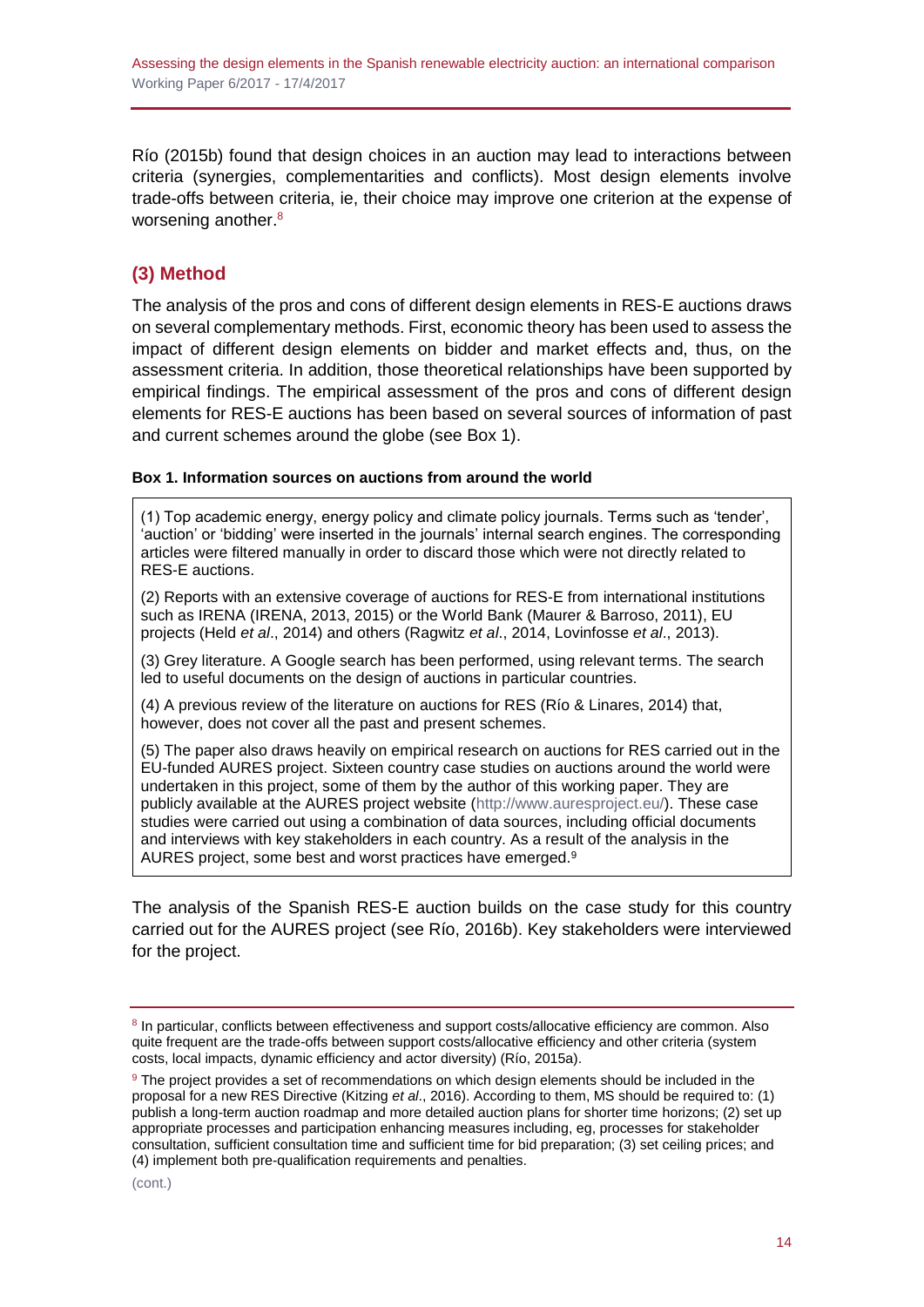The analysis has considered 27 international experiences from around the world, with different temporal and technology scopes (Figure 4). Some of them have been analysed in depth in the past (Brazil and the UK NFFO), the analysis for others is more recent, and builds on work carried out by the author and colleagues in the context of the EUfunded AURES project (Spain, Denmark, France, Germany, Ireland, the Netherlands, Portugal, Poland, the UK CfD,<sup>10</sup> Brazil and South Africa) or by IRENA (Morocco, Peru, China and South Africa). Finally, other more recent experiences have not been analysed in depth, given their very recent implementation (Chile, Zambia, Argentina and Mexico).

 $10$  In the UK there have been two experiences with auctions, one in the 1990s (the Non-Fossil Fuel Obligation, or NFFO) and another very recent (the contracts-for-differences, or CfD). An explanation of the functioning of CfD (or sliding premiums) is provided in subsection (2.2.5).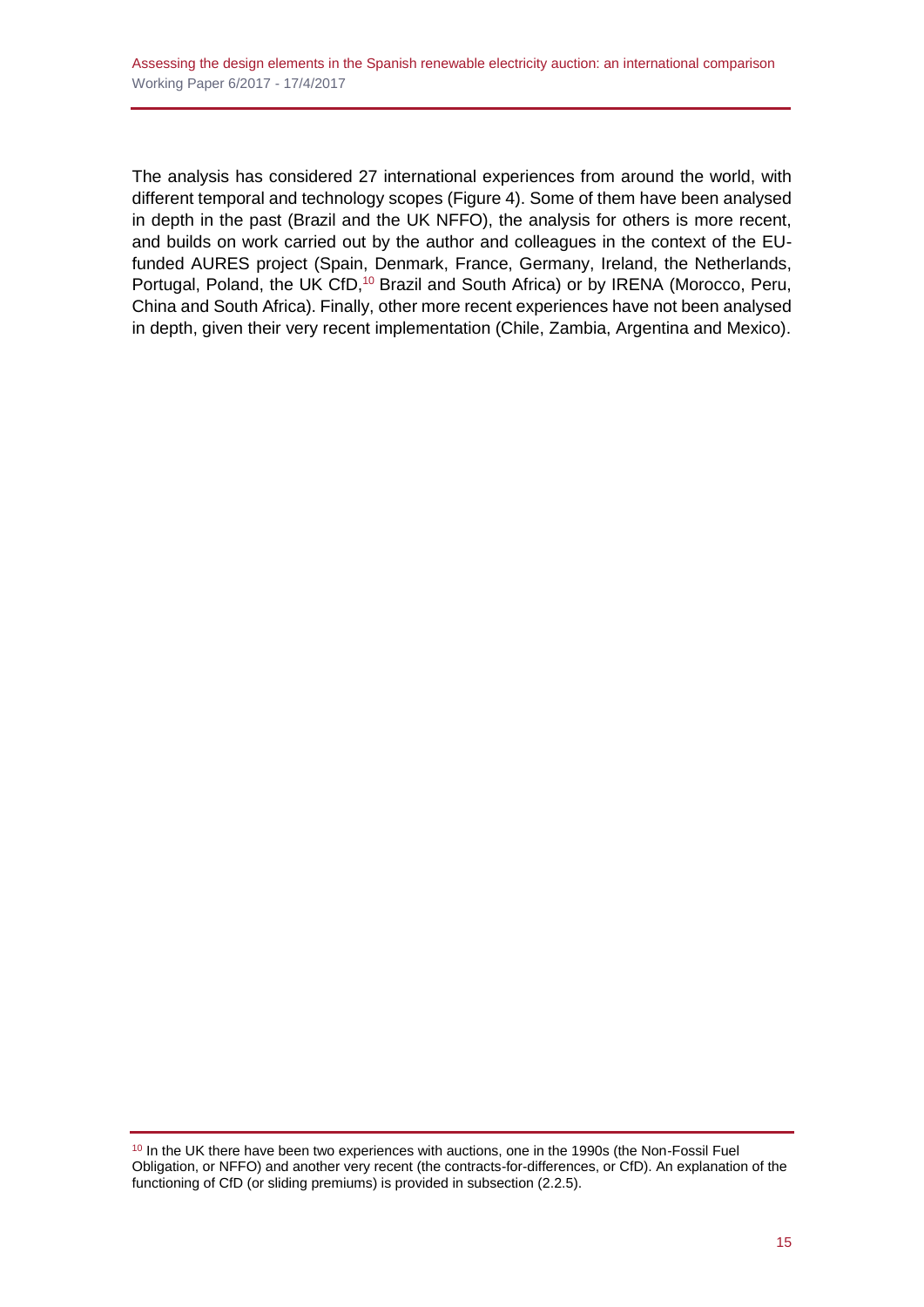| Europe                                             | America                                                                                    | Rest of the world                                                       |
|----------------------------------------------------|--------------------------------------------------------------------------------------------|-------------------------------------------------------------------------|
| Spain<br>$2016 -$<br>WN, B                         | Brazil<br>2007-2009, W, H, B                                                               | South Africa<br>2011-2014<br><b>AII RES</b>                             |
| Denmark<br>2005-2015, WF, W nearshore              | California<br>2011-2015, all RES                                                           | Zambia<br>2016 pv                                                       |
| France<br>2012-2014, PV                            | Peru<br>2009-2015<br>All RES                                                               | Morocco<br>2011-2013<br>WN, PV, CSP                                     |
| Germany<br>2015-<br>ground-mounted PV              | Chile<br>2015-<br>All RES                                                                  | India<br>2010-2014<br>PV, CSP                                           |
| Ireland<br>1995-2003<br><b>W</b> , H, B            | Argentina<br><b>2016-All RES</b>                                                           | China<br>2003-2007<br><b>WN</b>                                         |
| Italy<br>2013-2015, W, H, G, B                     | Mexico<br>2016-All RES (nuclear and<br>cogeneration). In reality,<br>solar PV and wind won | Dubai<br>2012-2016<br>PV                                                |
| Netherlands<br>2011-2016, all RES (also RES<br>H&C | Quebec<br>2005-2009<br>W                                                                   | Australia<br>(Australian Capital Territory,<br>ACT)<br>2012-2016, PV, W |
| Portugal<br>2006-2008<br>w, b                      |                                                                                            | Uganda<br>2015-<br>Small PV $(< 5$ MW)                                  |
| UK NFFO<br>1990-1998, all RES                      |                                                                                            |                                                                         |
| UK CfD<br>2015-<br>all res                         |                                                                                            |                                                                         |
| Poland<br>2016-<br>all RES                         |                                                                                            |                                                                         |
| Russia<br>2013-<br>Small H, W, PV                  |                                                                                            |                                                                         |

#### **Figure 4. RES-E auctions around the world considered in this study**

W: wind; WN: wind on-shore; WF: wind off-shore; PV: solar photovoltaics; CSP: concentrated solar power; B: biomass; H: hydro; G: geothermal; H&C: heating and cooling.

Source: the author.

### <span id="page-15-0"></span>**(4) Analysis of the design of the Spanish RES-E auction in an international context**

The aim of this section is to contextualise and analyse the design elements used in the Spanish RES-E auction, taking into account the international experience with RES-E auctions as well as the assessment of different design elements (advantages and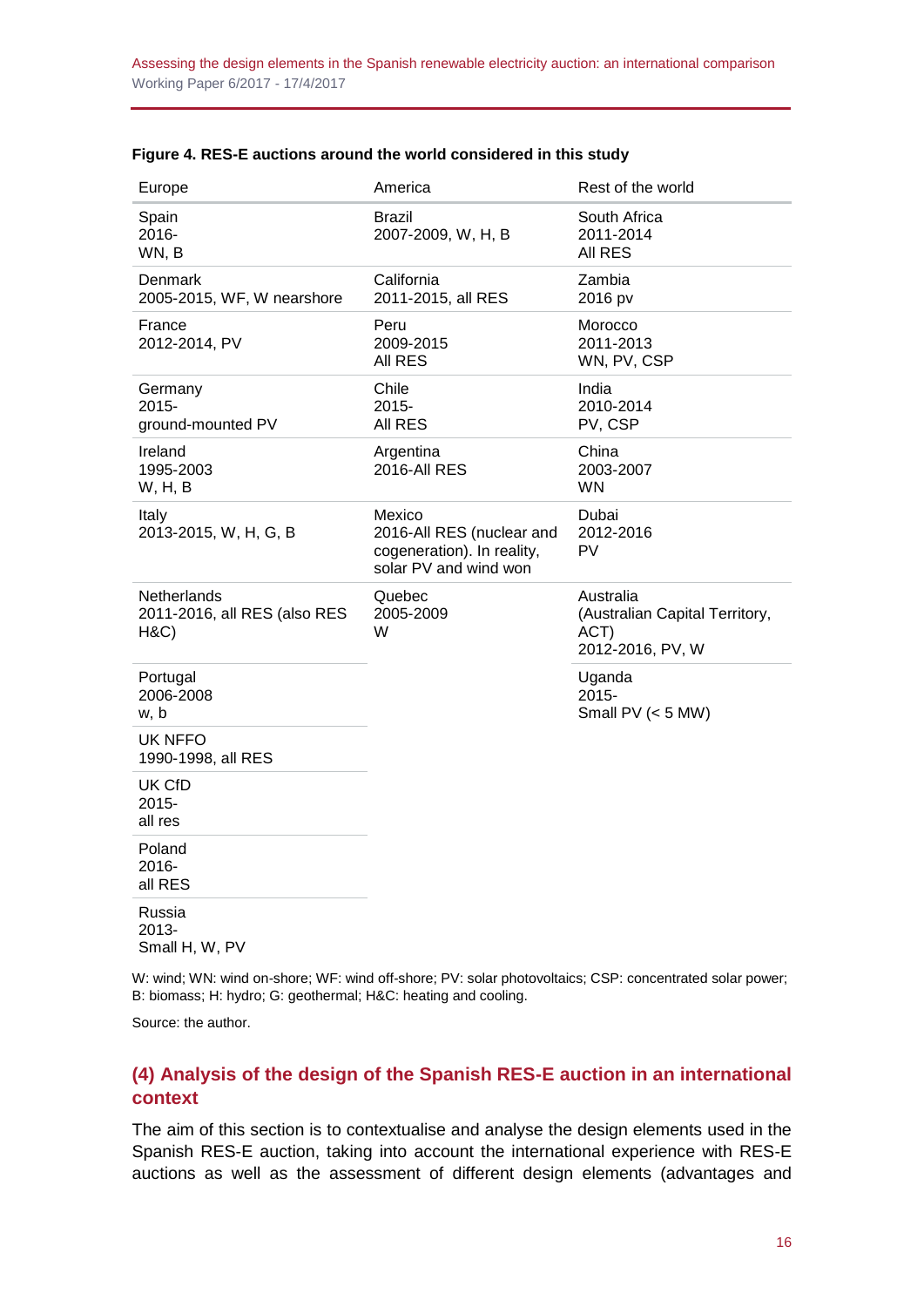disadvantages according to different criteria), identifying the best and worst practices from around the world.

The first auction for RES in Spain took place in January 2016 under the relevant regulations.<sup>11</sup> The auction is part of a regulatory framework set up in the Law 24/2013 of the Electricity Sector and developed in RD413/2014. According to the Annex to the Resolution of 30 November 2015, the concrete 'objective of the auction for the allocation of the specific retribution regime for biomass and wind installations will be to determine the percentage reduction of the standard value of the initial investment of the reference standard plant for new plants producing electricity from biomass... and wind energy as well as the value of the capacity allocated to the winning bidders'. The main motivation of the auctions is to end up the moratorium of support for new RES plants (in 2012) in order to comply with the Spanish target under the RES Directive for 2020 and do so at the lowest possible costs for consumers.

It is first important to take into account the Spanish energy context in which auctions have been applied before assessing their design choices (see Río & Janeiro, 2016, and Río & Mir-Artigues, 2014, among others, for a detailed comment on these features). Spain is basically an electricity island with limited interconnections with other countries and with overcapacity in electricity generation. It has a comparatively high penetration of RES and is in a good compliance path with its 2020 RES targets  $(20\%$  in 2020).<sup>12</sup> In 2012 the government established a moratorium on RES and, since then, only 1.800 MW have been added, of which 1.000 MW correspond to large hydro and only 281 and 129 MW to wind and PV, respectively. In 2015, there were 51.749 MW of renewable energy installed capacity, including large hydro, ie, the additions between 2012 and 2015 represent 3% of the total installed capacity in 2015.

It should also be taken into account that retail electricity prices are higher than the EU average (despite lower wholesale prices) and the country has been hard hit by a deep economic crisis.<sup>13</sup> The tariff deficit, the large increase in the costs of RES-E support and a sluggish electricity demand in the context of a deep economic crisis were the factors

<sup>11</sup> RD 947/2015 (16/X/2015) set a call for the provision of the specific remuneration regime to new biomass and wind installations, Order IET/2212/2015 (23/X/2015) regulated the procedure for the provision of the specific remuneration regime to new biomass and wind installations, Resolution of the State Secretary for Energy (30/XI/2015), which calls for an auction for the provision of the specific remuneration regime to new biomass and wind installations and Resolution of the General Directorate for Energy Policy and Mines (MINETUR) (18/I/2016), which clears up the auction for the provision of the specific remuneration regime to new biomass and wind installations.

 $12$  According to the Spanish government, Spain will achieve its RES target since it is currently overcomplying with its indicative trajectory (in 2014 RES penetration was 17.3%, versus the expected indicative RES Directive trajectory (two-year averages) for 2013-14, which is 12.1%). This is also in line but more optimistic than the assessment of the European Environmental Agency (2016), which shows that the average share of RES in Spain in 2013-14 was 15.3%, three percentage points above the aforementioned 12.1% and the European Commission. According to the European Commission progress report (towards 2020 targets), the RES share in Spain in 2013 was 15.4% (EC 2015). The share has increased over time, mainly as a result of increasing renewable electricity generation, but also as a result of increasing renewable energy use for heat and transport fuels and decreasing final energy consumption (IEA, 2015, p. 128).

<sup>&</sup>lt;sup>13</sup> According to Eurostat, retail electricity prices in 2014 in Spain were as high as €235/MWh for households, whereas the EU27 average was €205/MWh. Retail electricity prices for industrial consumers were €141/MWh for industrial consumers, slightly below the EU-27 average (€149/MWh).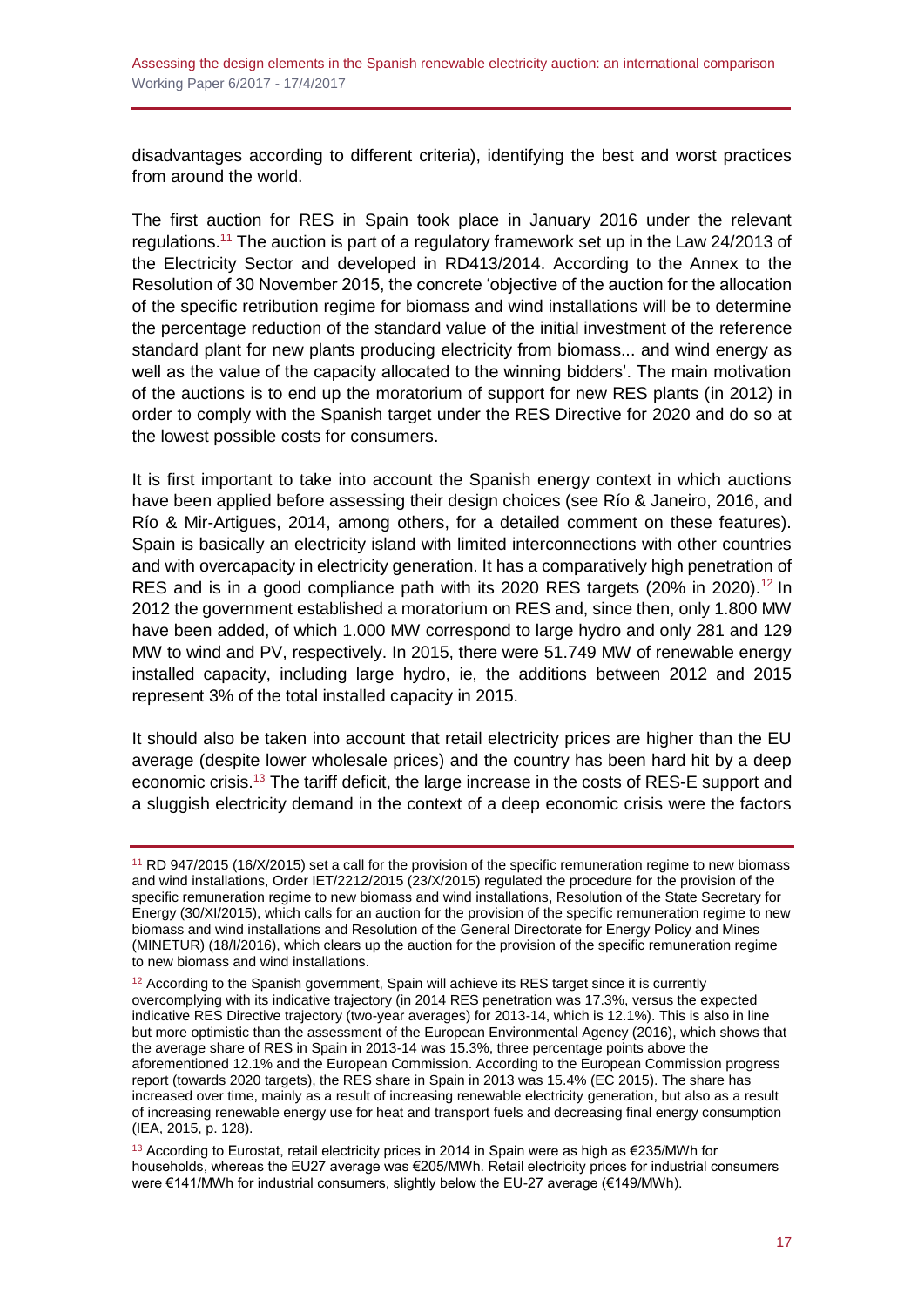leading the government to stop support for new RES-E installations (see the explanatory memorandum of Royal Decree Law 1/2012).

The technology-specific auction took place with a volume of 500 MW for wind and 200 MW for biomass. The outcome of the auction is a discount on the standard value of the initial investment of the reference standard plant (RSP). This will allow lead to obtaining the standard value for the initial investment of the standard plant (SP). From this last value, plus the rest of retributive parameters, the remuneration for the investment of the SP will be obtained (applying the methodology set in RD 413/2014). The capacity allocated to each participant for each technology will also result from the auction. Bidders bid for a given capacity, not for a given project/plant. The winners will have 45 days to inscribe the installation in the pre-register. They will inscribe the amount of kW that they have won, but those kW will not be associated to a specific installation.

The outcome of the auction was a 100% discount on the initial values, which means that the amount of investment remuneration (Rinv) for both technologies and all the standard plants was zero. One single company (Consorcio Aragonés de Recursos Eólicos) was awarded 60% of the total wind volume (300 MW) and Forestalia won 54% of the volume of biomass being auctioned (108 MW).

Figure 5 summarises the main design elements of the Spanish RES-E auctions and compares them with those which are more frequent in the auctions organised in the EU, America and the rest of the world. We do not equate 'best practices' with 'most common practices'. Indeed, there can be very good design elements in theory or proved useful in real practice which have seldom been adopted.

| Design element                 | Options                                                                                  | Spain      | Europe                             | America                      | Rest of world              |
|--------------------------------|------------------------------------------------------------------------------------------|------------|------------------------------------|------------------------------|----------------------------|
| (1) Volume                     | Generation (GEN),<br>budget (BUD) or<br>capacity-based<br>(CAP)                          | <b>CAP</b> | CAP: 7<br><b>BUD: 4</b><br>GEN: 1* | CAP: 6<br>BUD: 0<br>GEN: 3** | CAP: 8<br>BUD: 0<br>GEN: 0 |
|                                | Disclosure (Y/N)                                                                         | Y          | Y: 11<br>N: 0                      | Y: 6<br>N: 1                 | Y:7<br>N:1                 |
| (2) Periodicity schedule (Y/N) |                                                                                          | N          | Y: 5<br>N: 6                       | Y:3<br>N:4                   | Y:2<br>N:6                 |
| (3) Diversity                  | Technology-neutral<br>(TN), multi-<br>technology (MT) and<br>technology-specific<br>(TS) | <b>TS</b>  | TS: 8<br>MT:1<br>TN:2              | TS:4<br>MT:1<br>TN:3         | TS:8<br>MT: 0<br>TN:0      |
|                                | Geographically-<br>neutral (Y/N)                                                         | Y          | Y: 9<br>N: 2                       | Y:4<br>N:3                   | Y:4<br>N:4                 |
|                                | Actor-neutral (Y/N)                                                                      | Y          | Y:10<br>N:1                        | Y:7<br>N:0                   | Y: 8<br>N:0                |
|                                | Size-neutral (Y/N)                                                                       | Υ          | Y:5<br>N:6                         | Y:4<br>N:3                   | Y: 1<br>N:7                |

**Figure 5. Design elements in the Spanish auction and internationally (the numbers refers to the amount of countries which have adopted the alternative design elements)**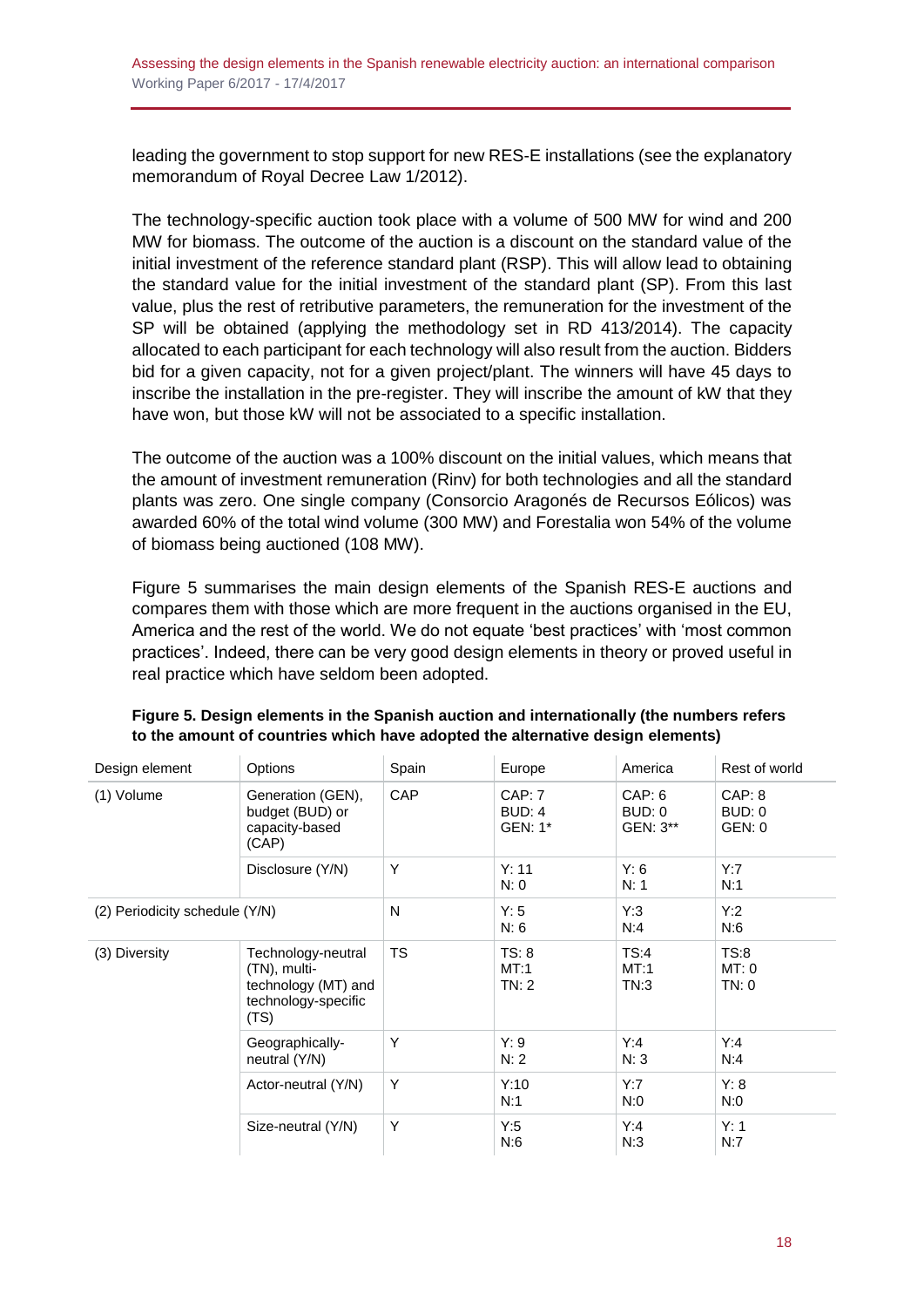Assessing the design elements in the Spanish renewable electricity auction: an international comparison Working Paper 6/2017 - 17/4/2017

| (4) Participation<br>conditions                                | Supporting dialogue<br>with stakeholders<br>(Y/N)            | N                                                                     | Y:3<br>N:8                                                                                                 | Y:1<br>N:6                                                                   | Y:2<br>N:6                                                                            |
|----------------------------------------------------------------|--------------------------------------------------------------|-----------------------------------------------------------------------|------------------------------------------------------------------------------------------------------------|------------------------------------------------------------------------------|---------------------------------------------------------------------------------------|
|                                                                | Prequalification<br>requirements                             | €20/kW, no<br>previous<br>experience, no<br>administrative<br>permits | Financial<br>capability, bid<br>bonds, permits                                                             | Permits,<br>financial<br>capability,<br>previous<br>experience,<br>bid bonds | Financial<br>capability,<br>previous<br>experience, bid<br>bonds, land<br>acquisition |
|                                                                | Local content rules<br>(Y/N)                                 | ${\sf N}$                                                             | Y:4<br>N:7                                                                                                 | Y:3<br>N:4                                                                   | Y:4<br>N:4                                                                            |
|                                                                | Seller concentration<br>rules (Y/N)                          | ${\sf N}$                                                             | Y:3<br>N:8                                                                                                 | Y:1<br>N:6                                                                   | Y:3<br>N:5                                                                            |
|                                                                | Information provision<br>(Y/N)                               | ${\sf N}$                                                             | Y:1<br>N:10                                                                                                | Y: 0<br>N:7                                                                  | Y:5<br>N:3                                                                            |
| (5) Support condition                                          | Type of<br>remuneration (I)<br>(capacity vs<br>generation)   | CAP                                                                   | Cap: 2<br>Gen: 10                                                                                          | Cap: 1<br>Gen:6                                                              | Cap: 0<br>Gen: 8                                                                      |
|                                                                | Form of<br>remuneration (FIT,<br>sliding FIP, fixed<br>FIP). | Based on<br>capacity                                                  | $FIT: 4***$<br>sFIP: 6<br>fFIP:1                                                                           | FIT: 7<br>sFIP:0<br>fFIP:0                                                   | FIT:6<br>sFIP:2<br>fFIP:0                                                             |
| (6) Selection criteria (price-only vs<br>multicriteria)        |                                                              | Price                                                                 | Price:9<br>Multi:2                                                                                         | Price:4<br>Multi:3                                                           | Price:5<br>Multi:3                                                                    |
| (7) Auction format (single-item vs. multi-item)                |                                                              | Multi                                                                 | Single:2<br>Multi:9                                                                                        | Single:0<br>Multi:7                                                          | Single:4<br>Multi:4                                                                   |
| (8) Auction type (static, dynamic, hybrid)                     |                                                              | Static                                                                | Static:11<br>Dyn.: 0<br>Hybrid0:                                                                           | Static:6<br>Dyn.: 0<br>Hybrid:1                                              | Static:8<br>Dyn.: 0<br>Hybrid:0                                                       |
| (9) Pricing rules (PAB vs uniform)                             |                                                              | Unif.                                                                 | PAB:10<br>Unif.: 2*****                                                                                    | PAB:7<br>Unif.:0                                                             | PAB:4<br>Unif.:1<br>First-price: 3                                                    |
| (10) Ceiling prices                                            | Y/N                                                          | Υ                                                                     | Y:9<br>N:2                                                                                                 | Y:6<br>N:1                                                                   | Y:4<br>N:4                                                                            |
|                                                                | Disclosure (Y/N)                                             | Υ                                                                     | Y:9<br>N:1 ******                                                                                          | Y:4<br>N:2                                                                   | Y:2<br>N:2                                                                            |
| (11) Realisation period (deadlines for<br>construction, years) |                                                              | $\overline{\mathbf{4}}$                                               | Variable                                                                                                   | Variable                                                                     | Variable                                                                              |
| (12) Penalties                                                 |                                                              | Confiscation of<br>bid bonds                                          | Confiscation of<br>bid bonds,<br>reduction of<br>support with<br>delay, exclusion<br>from future<br>rounds | Confiscation<br>of bid bonds,<br>contract<br>termination,<br>payments        | Contract<br>termination, bid<br>bonds withheld                                        |

(\*) Poland applies both budget and generation targets (volumes).

(\*\*) Peru applies generation targets, except for small hydro (capacity targets). Mexico has generation, capacity and green certificate targets.

(\*\*\*) In Poland both sliding FIP (>500 kW) and FIT (<500kW) are applied.

(\*\*\*\*) Mexico: FITs +CELs.

(\*\*\*\*\*) In Germany and the UK NFFO, uniform in the first two rounds, PAB ever since.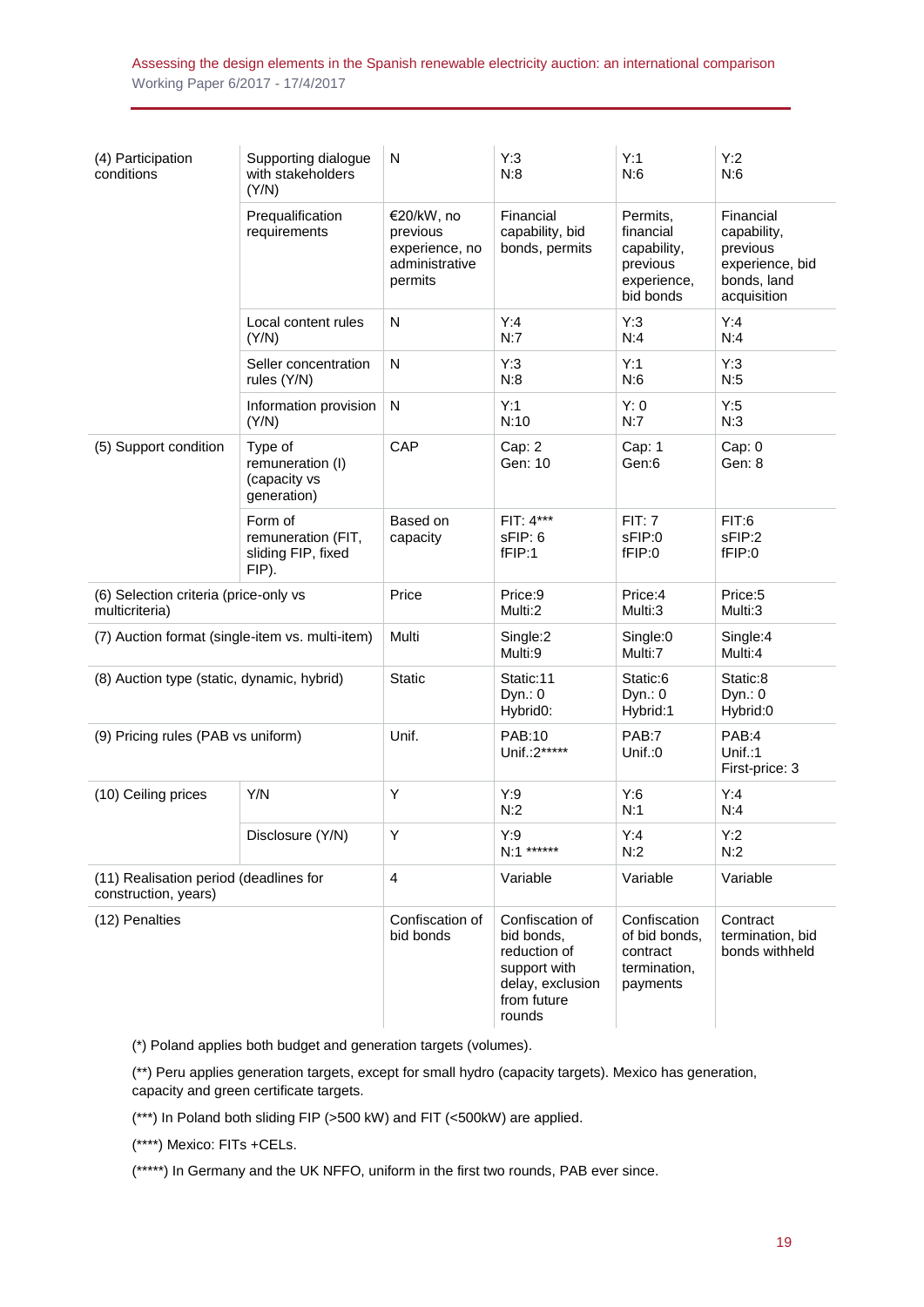(\*\*\*\*\*\*) In Denmark, ceiling price disclosed for wind offshore, not disclosed for wind nearshore. Source: the author.

A discussion of the Spanish scheme, its comparison with the international experience and an analysis of the design choices being made taking into account the pros and cons of the different alternatives is provided in the rest of this section.<sup>14</sup> We focus on the design elements which we deem more relevant in this discussion.<sup>15</sup>

## <span id="page-19-0"></span>*(4.1) Volume auctioned*

This was a technology-specific auction whereby 500 MW of on-shore wind energy and 200 MW of biomass were auctioned. The volume was set as capacity, which is a common design element in other schemes in Europe and around the world. However, this volume may have been too small for wind, taking into account the moratorium and compliance with 2020 targets for RES, that four years had passed since the moratorium and, also, that more projects will need to be built beyond those 700 MW in order to comply with Spain's 2020 targets.

First, 500 MW were awarded. This might have been too small a volume taking into account that as much as 2.500 MW participated in the auction and 10.000 MW were in the pipeline (Río, 2016b). In its Report on 18 June 2015, the National Commission of the Markets and Competition (CNMC) noted that the volume auctioned for wind was too low and for biomass too high (too ambitious) with respect to the already installed capacity of each technology (CNMC, 2015). 200 MW represented 39% of the currently operative biomass capacity, whereas 500 MW represented 2.2% of the operative wind capacity (CNMC, 2015).

Secondly, those technologies are expected to substantially increase their contribution according to the Energy Planning document (Plan for the Development of the Electricity Transport Grid 2015-20), approved by the Ministry of Industry, Energy and Tourism (MINETUR) in 2015. In this document, it was expected that conventional electricity generation sources would experience a reduction (oil and coal) or a small increase (natural gas and nuclear) in a 2020 horizon. RES will experience the main increase in 2013-20 among the electricity generation technologies (8.535 MW), with wind and solar PV accounting for 92% of the increase (6.473 MW and 1.370 MW, respectively) and biomass accounting for 3.2% (275 MW). The small volume of 700 MW in the Spanish auction compared with the 8.535 MW and the relative closeness of the 2020 deadline (taking into account the lead times to build the projects) suggests a too low auction volume. On the other hand, recall that there is electricity generation overcapacity in the Spanish electricity system, that Spain seems to be on track to comply with those targets (see above) and that the government has announced that 3.000 MW will be auctioned in 2017 (MINETAD, 2016).

<sup>&</sup>lt;sup>14</sup> For a detailed description of the Spanish scheme, see Rio (2016b).

<sup>&</sup>lt;sup>15</sup> Other design elements include: fully transferable rights, coverage of administrative costs by successful bidders, who will have to pay €0.17/kW to cover the 'the costs related to the organisation of the auction' and duration of support (20 years for wind and 25 years for biomass).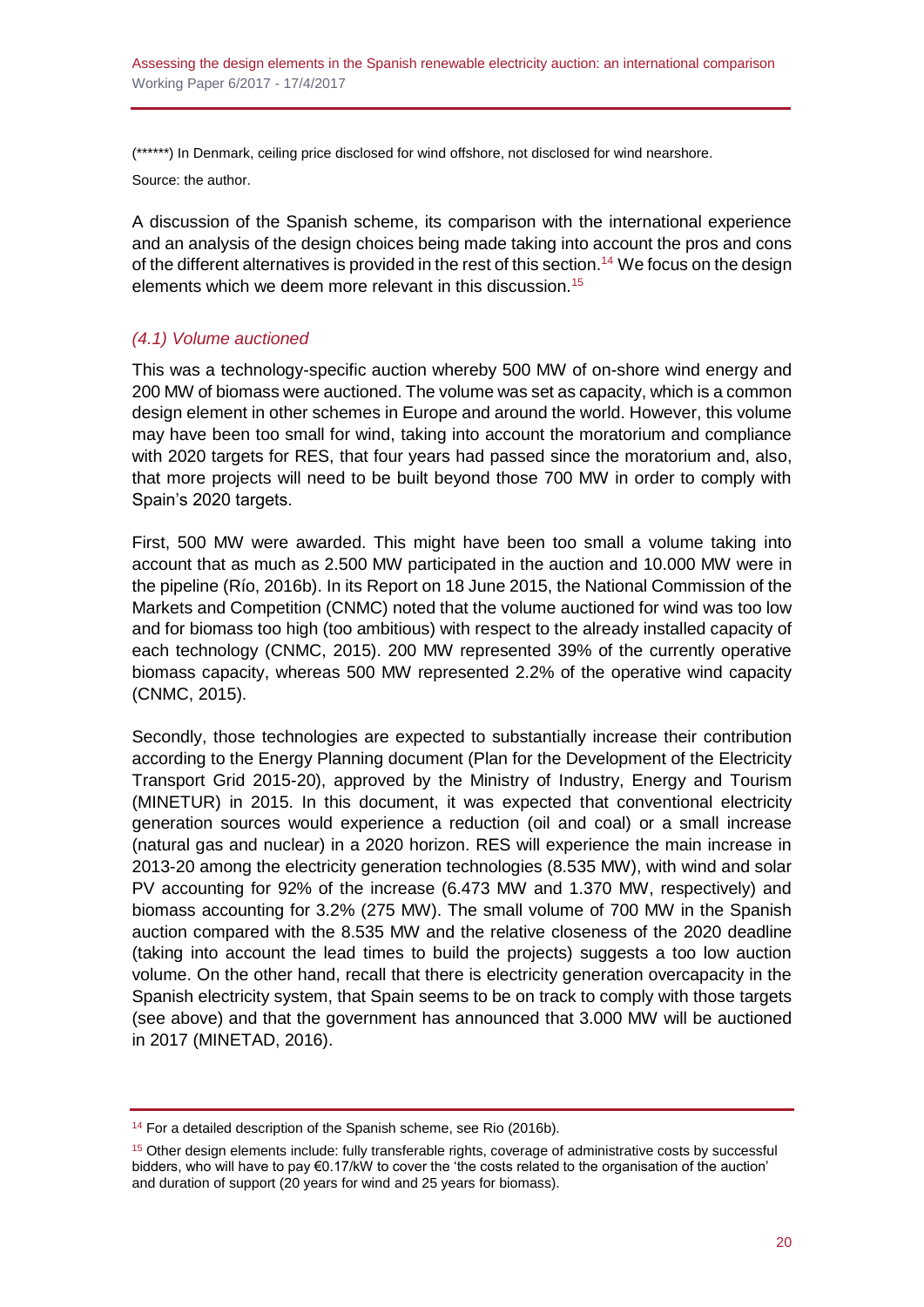A low auction volume has implications for the correct functioning of the auction. It encourages aggressive bidding, underbidding and, eventually, underbuilding (ineffectiveness). In the Netherlands, a relatively low capacity of onshore wind was offered in the first round (Noothout & Winkel, 2016). Indeed, setting the appropriate volume level remains a major challenge. If it is set too high, as in Italy (Tiedemann *et al.*, 2016), France (Förster, 2016), South Africa (Eberhard, 2013; and IRENA, 2015) and Peru (IRENA, 2013), low competition and high bids are likely, although this problem can be mitigated with a ceiling price.<sup>16</sup>

Capacity-based volume is also the most common metric to set the volume everywhere. It is dominant in the EU, America and the rest of the world. Budget-based and generationbased volumes have only some presence in the EU and America, respectively, and none in the rest of the world.

Compared with generation-based and budget-based volumes, capacity-based volumes allow an easier and faster assessment of effectiveness. In addition, they provide the strongest signal to equipment manufacturers on the relevant market size for the future. However, they lead to less predictability in the amount of electricity generation and target achievement (with the RES Directive targets) than generation-based generation and certainty less in the total support costs than budget-based auctions. The latter comments should not apply to the Spanish scheme because, given the zero remuneration level, there is total certainty on the support costs being provided.

The volume, a main variable to estimate competition, may or may not be disclosed. The volume of the auction was made public in the case of Spain, which is in line with the experience elsewhere. Disclosure of the auction volume provides certainty, transparency and reliability for potential bidders, leading to lower risks for bidders and, thus, higher participation and competition and lower bids and costs of support. Furthermore, in addition to the higher risks (higher financing and capital costs, lower static efficiency), a hidden volume may also induce other allocative inefficiencies if bidders underestimate the competition level and submit less aggressive bids. Equipment manufacturers benefit from information on the market volume, which encourages innovation (better dynamic efficiency). However, some countries decided not to disclose volumes in order not to provide too much information and discourage strategic behaviour and collusion, which would lead to higher support costs, as in Brazil (Förster & Amato, 2016) and South Africa (Río, 2016a).

## <span id="page-20-0"></span>*(4.2) Auctioned product*

Spain provides investment-based support. The outcome of the auction is a discount on the standard value of the initial investment of the reference standard plant (RSP). This will allow obtaining the standard value for the initial investment of the standard plant (SP). From this last value, plus the rest of retributive parameters, the remuneration for the investment of the SP will be obtained (applying the methodology set in RD 413/2014).

 $16$  Also note that a higher volume increases the likelihood of winning and makes it more attractive for potential bidders to participate. This higher incentive to participate might increase competition levels (Kreiss, 2016).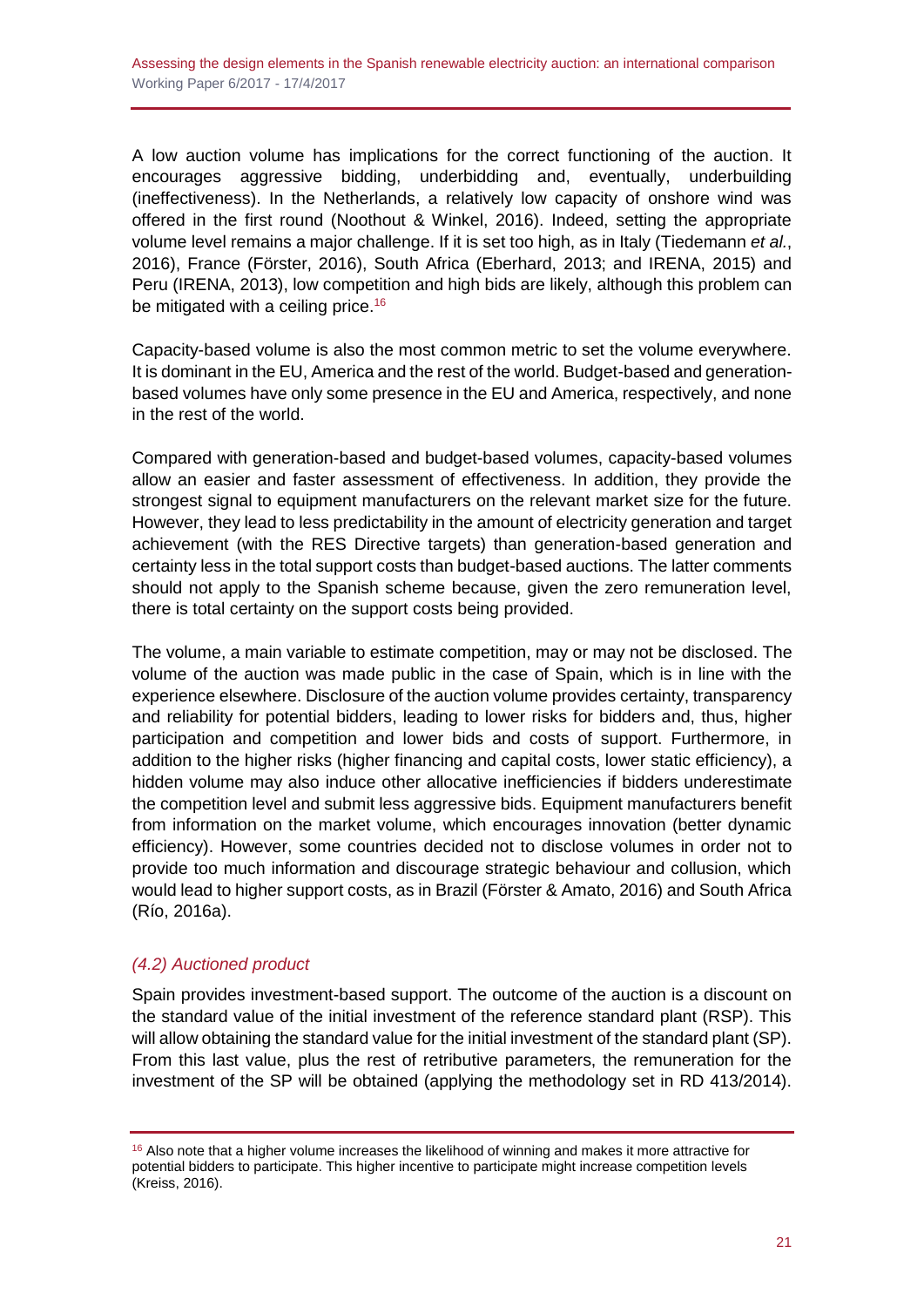This is unprecedented, with Russia being the only country to provide investment-based support (see IFC, 2013). A scheme which provides investment-based remuneration may cause fewer distortions on the power market compared to another which remunerates electricity generation (since the effects on electricity prices is much lower), but also provides a lower incentive to deploy the plants on the sites with the best renewable energy resources (wind, solar radiation...), with negative implications in terms of static efficiency and, possibly, target achievement. In the case of capacity-based remuneration, the amount granted and the functioning of the plant are not connected and, thus, there is no incentive to run the plant efficiently. The revenues of the plant owner would not be affected should the plant be run inefficiently. Therefore, generationbased remuneration increases the incentive for a better design and functioning of plants. Furthermore, a generation-based metric provides better system integration. Capacitybased metrics can lead to greater certainty on support costs. A generation-based metric may induce a greater competition between equipment suppliers to provide technologies that maximise the revenue of RES-E generators in line with system requirements (and, thus, a greater incentive to innovate). But equipment suppliers have an incentive to sell technologies that are cheaper than their competitors', and this incentive exists whichever metric is used (Río *et al*., 2016). Therefore, we recommend a metric that, as virtually elsewhere, remunerates the electricity generated and not the capacity installed, possibly with sliding feed-in premiums.

## <span id="page-21-0"></span>*(4.3) Auction type*

The Spanish auction is a static one (sealed bid), as virtually elsewhere (only Brazil has a hybrid design, with a dynamic stage followed by a static one). Sealed bids are simpler than dynamic ones. Thus, participation costs are lower (Maurer & Barroso, 2011). In addition, not revealing information during the auction process becomes an advantage of sealed-bid auctions when competition is weak because bidders could use that information to coordinate their bidding, increasing the final price of the auction. Static auctions are less vulnerable to implicit collusion than dynamic ones (Haufe & Ehrhart, 2015).

The main disadvantage of sealed bids is that they are generally less incentivecompatible.<sup>17</sup> Incentive-compatibility refers to suppliers having incentives to reveal their true costs in their bidding strategy. Not allowing bidders to acquire information on the price of the products is more likely to lead to the winner's curse, which occurs when bidders do not know their actual valuation for the good. Uncertainty related to the price of a product is translated into a single bid, which cannot be adjusted when more information is revealed. The descending clock auction design allows for strong price discovery, which is particularly relevant when there is uncertainty on the costs of renewable energy projects. An alternative is a hybrid scheme, which mitigates the negative aspects of the two alternatives (Río & Linares, 2014).

 $17$  Except in the case of sealed bids with uniform pricing and lowest rejected bid.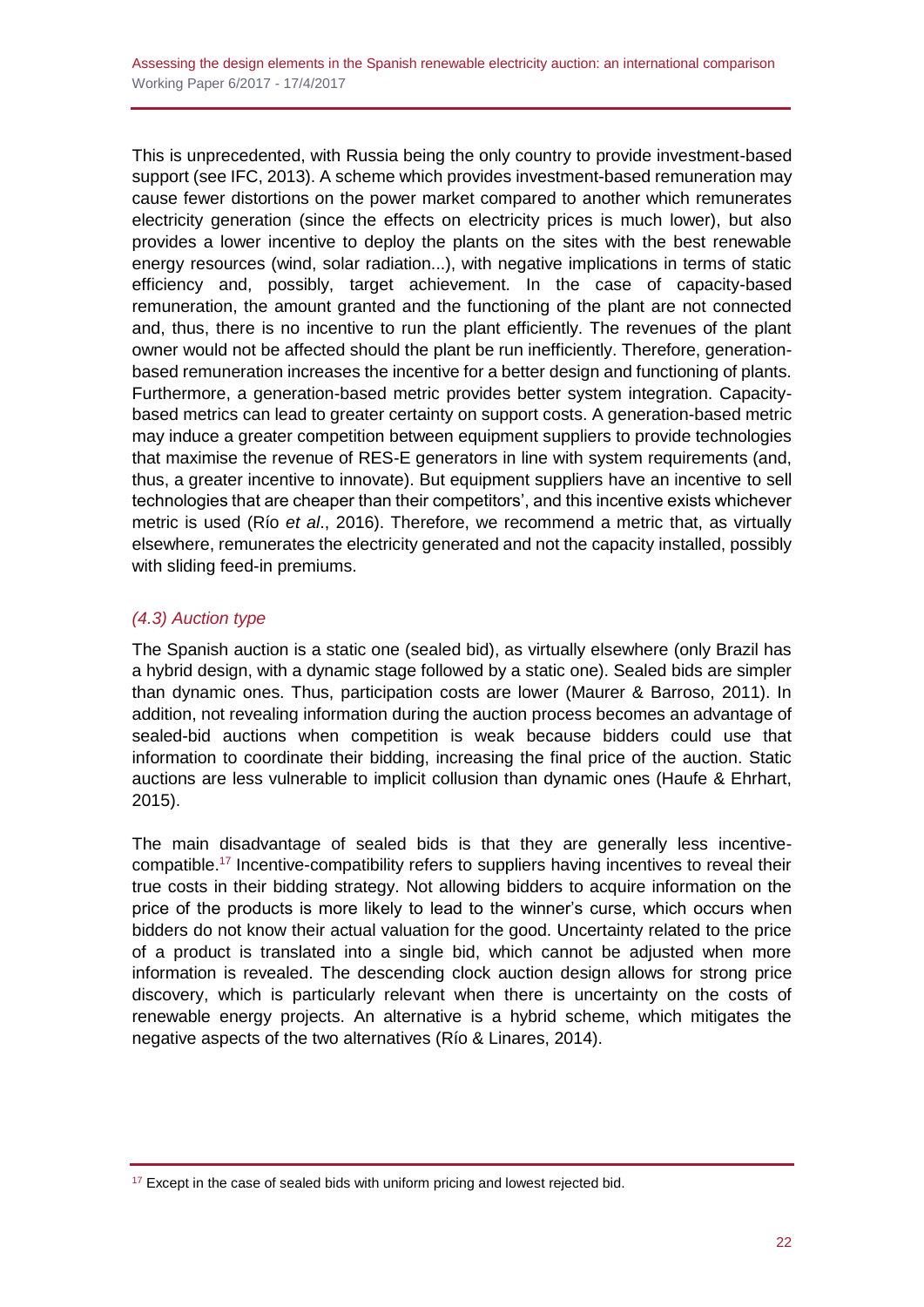## <span id="page-22-0"></span>*(4.4) Pricing rule*

In the Spanish auction all the winners will receive the discount of the last bid being accepted, which will set such discount (uniform pricing). An overwhelming majority of countries use the pay-as-bid rule instead of the uniform pricing rule.

In the uniform-pricing option there are two alternatives (either highest-accepted-bid, HAB or lowest-rejected-bid, LRB). In contrast to the PAB, the uniform pricing with LRB is incentive compatible, eg, there is no incentive for strategic bidding or cost exaggeration (Haufe & Ehrhart, 2015). The reason is that, in the LRB, the bidders' own prices do not influence the price they will be paid in case of winning. Thus, participants bid their true cost.<sup>18</sup> A clear and common price signal is provided. Although the uniform price auction is viewed as fair by some authors because all winners receive the same price (Haufe & Ehrhart, 2015), it might be difficult to justify providing the same level of remuneration to projects with different costs.

Compared to PAB, uniform pricing leads to uncertainties regarding award prices for bidders in case of winning. Furthermore, in practice, the uniform pricing rule creates a risk of irrational behaviour (underbidding), underbuilding and, thus, ineffectiveness. Some bidders improve their chances by entering bids below their costs, hoping that the marginal bidder will set an attractive price for all winning projects (Steinhilber, 2016b). Fitch-Roy & Woodman (2016) suggest that this might have been the case in the UK auction. According to them, uniform pricing contributed to the perception by some bidders that a very low bid was the only way to win a contract and encouraged bidders to keep away from the margin with some very low bids. Most stakeholders interviewed in the context of the AURES project believe that the uniform pricing rule (among other factors) contributed to underbidding in the Spanish auction (see Río, 2016b). The uniform pricing rule was initially used in Germany, but it was replaced by PAB after noting that it did not bring additional benefits (Klessmann *et al*., 2015).

## <span id="page-22-1"></span>*(4.5) Selection criteria: price-only/multicriteria auctions*

The Spanish auction has been a price-only auction. This is also the most common design element elsewhere.

Price-only auctions would result in the lowest bidders being awarded contracts, whereas selection of the preferred bidder on criteria other than price allows for the achievement of multiple policy objectives (eg, local employment, local environment, industrial development, etc) (Río *et al*., 2015b), as was the case in Portugal (Río, 2016c), or to promote local social acceptability, as is the case in the nearshore wind auction in Denmark (Held *et al*., 2014). However, the least-cost bidders might not be selected in multicriteria auctions. Thus, a lower allocative efficiency and higher support costs would result. This extra cost has to be weighted with the benefits of the other policy objectives which might be more effectively and efficiently tackled with measures outside the auction scheme.

<sup>&</sup>lt;sup>18</sup> With the exception of multi-project (since bidders may behave strategically, bidding their true costs with some projects while trying to drive up the price with secondary projects) and uniform pricing with highest accepted bid (Haufe & Ehrhart, 2015).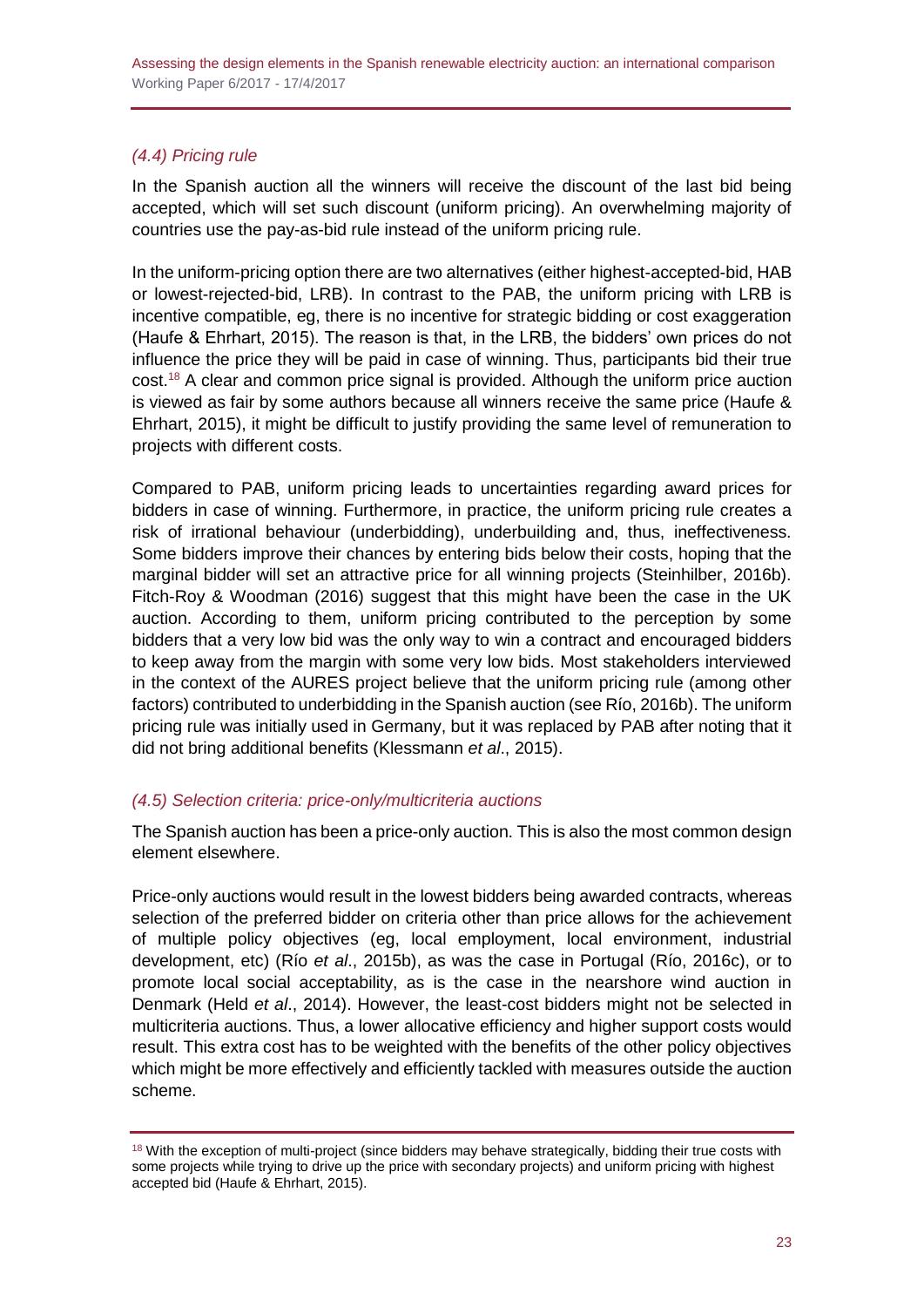## <span id="page-23-0"></span>*(4.6) Schedule of auctions*

Periodicity is not defined in the Spanish auction. According to the preamble of the Resolution, this will be the first (pilot) auction of others to come. Somehow surprisingly, this is in line with most countries, where a schedule of auctions has not been set.

It is surprising because there are numerous examples of the detrimental consequences of auctions at irregular intervals or infrequent ones. Lack of a schedule (as in the Danish Anholt tender (Kitzing & Wendring, 2015), the recent UK auction (Fitch-Roy & Woodman, 2016) and the UK NFFO in the 1990s (Butler & Neuhoff, 2008), low frequency (as in Poland, Kitzing & Wendring, 2016) or irregular intervals (Ireland, Steinhilber, 2016a) are likely to lead to underbidding, since losing in an auction means a long waiting time. In addition, higher investor risks and, thus, financing costs can be expected. Kitzing *et al*. (2016) recommend publishing a long-term auction roadmap with sufficient anticipation and more detailed auction plans for shorter time horizons. A long-term schedule decreases investor risks, encourages participation in the auction, avoids stop-and-go of the renewable industry and facilitates the budgeting and allocation of RES-E support costs. The lower risk improves the financing conditions and reduces generation costs (higher static efficiency). Furthermore, the expectation that there will be more rounds mitigates the risk of underbidding (since bidders do not need to bid so aggressively in a given round) and facilitates the development of a robust supply chain, since equipment manufacturers can plan their investments accordingly. The certainty given to investors and technology developers about a future market for their technology encourages technological progress (Río & Linares, 2014). Frequency at fixed dates in California and Brazil has led to high participation and a robust supply chain, respectively (Fitch-Roy, 2015; and Förster & Amato, 2016). Elizondo *et al*. (2014) argue that, with periodic auctions providing a steady stream of newly contracted wind power projects, the wind equipment industry throve in Brazil.

Although a pre-set schedule of auctions is positive for most criteria, stand-alone auctions allow the government to retain flexibility to adjust the auctioning schedule in response to changes in market conditions (IRENA, 2015). This might be the reason for their widespread implementation.

## <span id="page-23-1"></span>*(4.7) Technological neutrality vs specificity*

As mentioned above, the Spanish auction has been technology-specific (wind and biomass). This is also a common design element everywhere. The non-inclusion of solar PV, an already mature, low-cost technology in which Spain has a substantial resource potential, is striking and was not motivated. Recall that the Energy Planning document expects quite a relevant role for other technologies besides wind and biomass in a 2020 horizon (PV: 1370MW, CSP: 211MW) (see section 1).

Policy makers may be willing to introduce design elements which increase diversity with respect to technologies, plant sizes, actors and locations for several reasons (see Río *et al*., 2015a). In general, a problem with increasing diversity in RES-E auctions is market segmentation, which could lead to few bidders and low competition in a given contingent,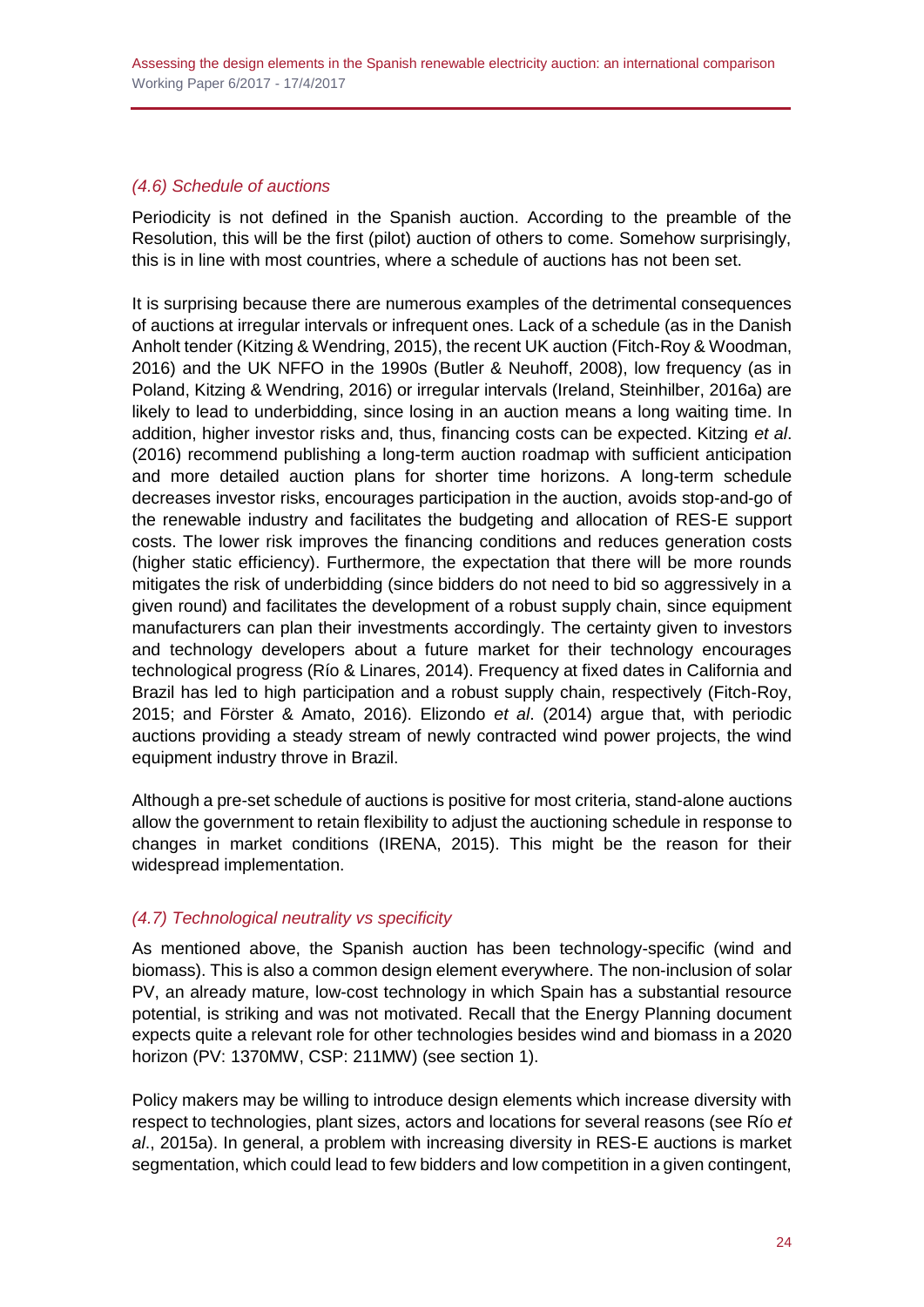resulting in higher bids (higher support costs) and higher generation costs (lower static efficiency).

Technology-differentiated support aims at support for the local industrial value chain (an argument in China, Brazil, France, Portugal and South Africa), system integration (California and France) and participation of small actors/social acceptance (Denmark and France). A technology-neutral auction would lead to stronger competition than technology-specific auctions due to a potentially higher number of participants. Projects with the lowest costs would be awarded a contract and lower bids and support costs would result. Technology-neutral support usually leads to the least mature technologies not being promoted, as in the Netherlands (Noothout & Winkel, 2016), the UK (Mitchell & Connor, 2004; and Lipp, 2007) or Ireland (Finucane, 2005).

#### <span id="page-24-0"></span>*(4.8) Seller concentration rule*

There is no selling concentration rule in the Spanish auction, similarly to most schemes in the world. The concentration of the winning bids in the hands of only two of these 'outsiders', with family ties between each other (Consorcio Aragonés de Recursos Eólicos and Jorge Energy) raises the concern among some stakeholders about the effective construction of their wind farms (see Río *et al*., 2016b). In the wind auction, Consorcio Aragonés de Recursos Eólicos was awarded 300 MW and Jorge Energy was awarded 102 MW, together 80% of the total auctioned volume. A seller concentration rule whereby the volume allocated to each participant would be limited (for example, to 10% or 5% of the auctioned volume) may enhance competition and actors' diversity and diversifies the risk than one single actor winning a large share of the auction volume does not build the projects, leading to ineffectiveness.<sup>19</sup>

#### <span id="page-24-1"></span>*(4.9) Prequalification requirements*

Both prequalification criteria and qualification requirements have been adopted in the Spanish auction (Box 2). Basically, only an economic quarantee of  $\epsilon$ 20/kW is required.<sup>20</sup> This is deemed a weak requirement in an international context. In the auction schemes in the EU, proof of financial capability and having the necessary permits seem to be a common requirement, in addition to bid bonds whereas, in addition to all those, previous experience or land acquisition is usually an additional requirement in non-EU schemes. According to interviews carried out in the context of the AURES project, some stakeholders believe that the requirements were too lax. More specifically, some mention that the auction should have been based on projects in specific locations, with a connection point and deadline for construction before December 2019 (see Río, 2016b).

 $19$  Interestingly, there is a seller concentration rule for Spanish islands. There is a limit on the bidders' size in non-peninsular territories (islands). According to RD947/2015 (art. 2), 'the specific retributive regime will not be provided to plants in the electricity systems in the non-peninsular territories which are owned by firms with a share of more than 40% of the installed electricity generation capacity in such a system'.

<sup>&</sup>lt;sup>20</sup> Initially, an economic guarantee of  $€50/MW$  was set in a draft of the regulation. The CNMC (2015) argued that €50/MW was high enough. This was later reduced to €20/MW. The CNMC argued that including additional requirements would limit the competition in the auction.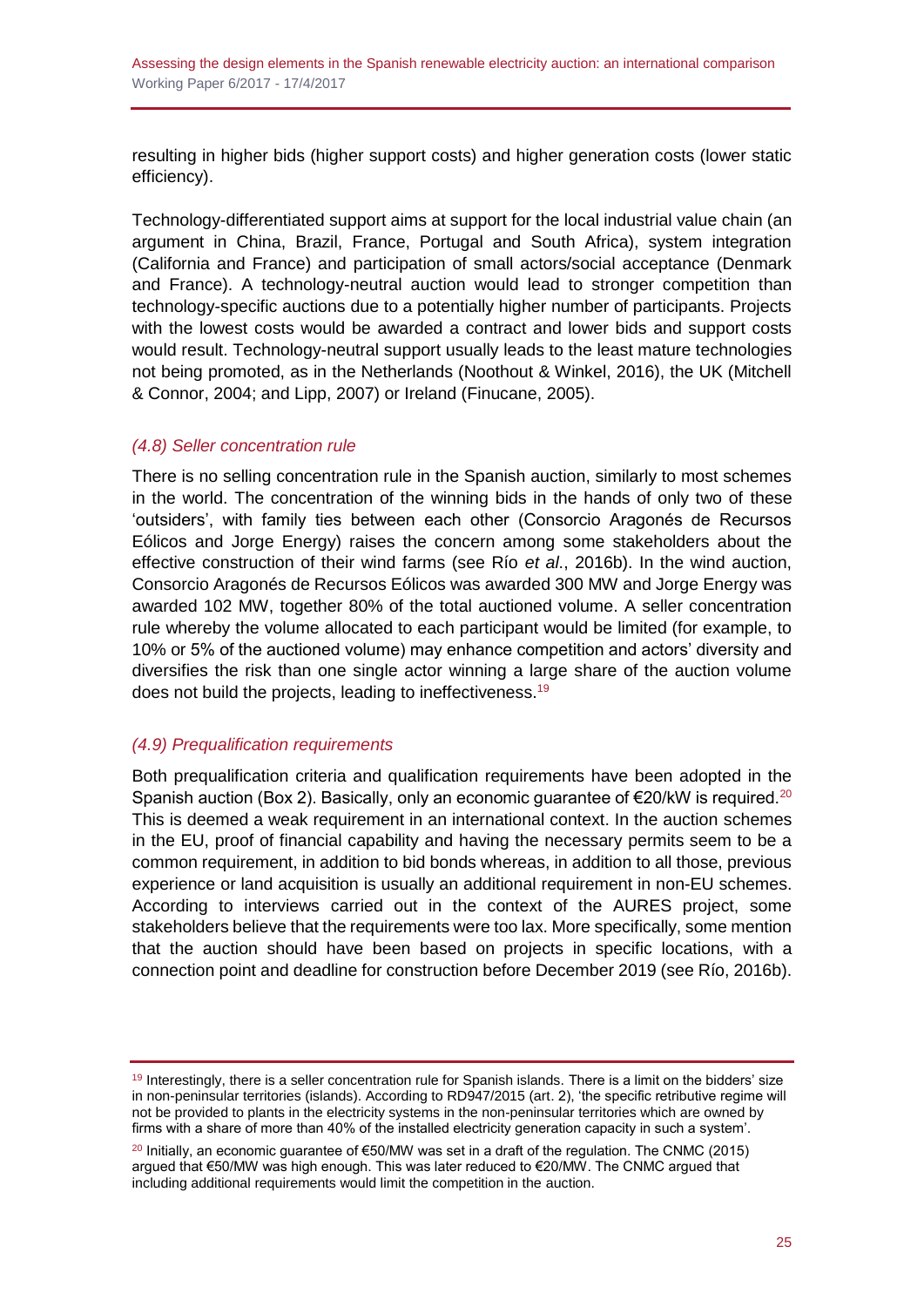#### **Box 2. Prequalification and qualification criteria in the Spanish auction**

#### Prequalification

Pre-qualified bidders will be allowed to receive information on the auction, to participate in the training sessions (in the event of being organised) and to ask for qualification. This phase is cost-free for the potential bidders. They are required to provide the following documents: basic information on the bidder (name of the firm, contact person, telephone, mail, etc.), submission of a certificate to access the bidding system, a commitment against collusion and a commitment for confidentiality.

#### Qualification

Participants need to be 'prequalified' in order to be 'qualified'. Qualification entails the provision of the following documents and information: (1) the maximum volume of qualification for each product, ie, the maximum amount which the bidder will bid for each product in the auction, which cannot be above the quantity to be auctioned for each product; (2) a document accepting the rules of the auction; (3) a document confirming the powers of the person acting as the legal representative; and (4) economic guarantees ( $\epsilon$ 20/kW).

The economic guarantees can be provided in three ways: (1) a cash deposit on the account of OMEL Diversificación; (2) a joint bank guarantee; and (3) a certificate of a joint guarantee insurance provided by an insurance company located in Spain. There is another economic guarantee: the amount of the economic guarantee is also a requirement for registration in the Registry of the 'specific retributive regime (in pre-allocation state)' (IET, 2012, p.16). The amount will be €20/kW times the auctioned amount.

Source: Río (2016b).

Prequalification criteria aim to ensure the seriousness of bids and ensure that winning projects are built (see Kreiss *et al*., 2016, for a theoretical analysis). But they may discourage the participation of actors by increasing the costs of participation, leading to lower levels of competition and higher bid prices and policy costs. On the other hand, they increase the likelihood that stronger bidders participate (ie, higher quality of bids) (Kreiss, 2016). Competition in the auction also increases if weaker bidders are replaced by stronger ones (Haufe & Ehrhart, 2015; and Kreiss, 2016).

As with other design elements, setting them at appropriate levels represents a crucial challenge. If they are too weak, as seems to be the case in Spain, they may lead to ineffectiveness, as in the Netherlands and Ireland (DMNR, 2003; and Steinhilber, 2016a). Too strong prequalification requirements reduce participation and, thus, competition, ending in higher bids and support levels and a lower allocative efficiency, as in France (Förster, 2016) and Peru (IRENA, 2015). But too strong prequalification requirements may also lead to overly aggressive bidding behaviour because the cost of prequalification will be lost if the bidder is not successful in the auction and winning therefore becomes more important (Rosenlund, 2016).

#### <span id="page-25-0"></span>*(4.10) Ceiling price*

Bidders bid on a discount from an initial remuneration for standard plants ( $€1.2$ million/MW for wind on-shore) and, thus, the Spanish auction has an inherent price ceiling. The latter are the norm rather than the exception in the EU and America, but not so in the rest of the world.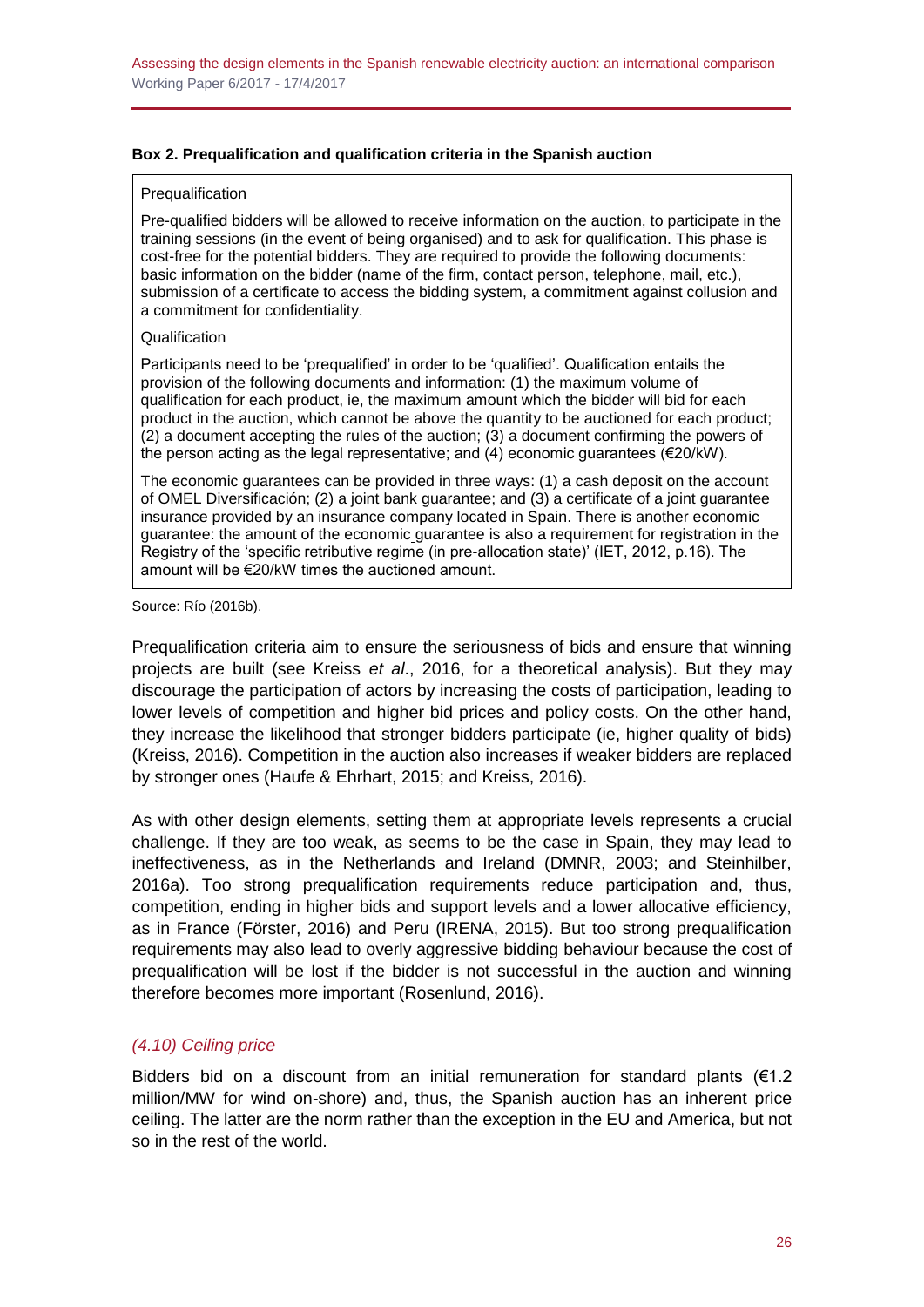Ceiling prices limit the risk of high support costs, for instance in the event of low competition. A different issue is whether the prices should be disclosed. Doing so would increase transparency, investor confidence, the attractiveness of the support scheme, participation and competition. But, on the other hand, disclosure may bias the results of the auction if the bidders propose relatively high bids marginally close to the ceiling price ('anchoring'), as in Peru (IRENA, 2013), South Africa (Eberhard, 2013) and India (IRENA, 2015).

## <span id="page-26-0"></span>*(4.11) Realisation period*

In Spain, the deadline to build the project is 48 months (counting from the publication of the Resolution in the official government journal BOE). This is deemed an appropriate length of time. It is not too short in order to have the required permits in the Spanish context, and it is not too long in order to contribute to the RES Directive target. It is also within the ranges for wind on-shore in EU countries (not reported in Figure 5).

Too short periods lead to higher risks for investors, low participation and competition and higher bids, as in the recent UK auction (Fitch-Roy & Woodman, 2016) and in the Danish Anholt auction (Kitzing & Wendring, 2015). While long grace periods give temporal flexibility to bidders in achieving compliance, too long periods increase the risks of an excessive remuneration (if the costs of technologies decrease more than expected), underbidding (if those costs do not decrease as much as expected) and ineffectiveness. Underbidding was the case in the UK NFFO (Ackerman *et al*., 2001; and Edge, 2006).

## <span id="page-26-1"></span>*(4.12) Penalties*

In the event of non-compliance by the agreed date (48 months), OMIE would enforce the bank guarantees of €20/kW. OMI-Polo Español SA (OMIE), through its subsidiary OMEL Diversificación, is in charge of the management of the auction. In other countries, apart from the confiscation of bid bonds and contract termination, additional penalties are applied, such as exclusion from future rounds or direct payments (fines).

Penalties are commonly regarded as an essential feature of auctions. Their absence or low level is likely to lead to underbidding and, thus, underbuilding (ineffectiveness), as in India (Khana & Barroso, 2014), the UK NFFO auction (Ackerman *et al*., 2001; and Edge, 2006), Poland (Kitzing & Wendring, 2016) and Denmark (Kitzing & Wendring, 2015). Too high penalties would lead to lower levels of participation and competition, higher bids and support costs, as in France (Förster, 2016) and Denmark (Kitzing & Wendring, 2015).

#### <span id="page-26-2"></span>*(4.13) Stakeholder consultation*

Participation in the auction can be significantly improved by supporting the dialogue with stakeholders, eg, through the organisation of stakeholder dialogue meetings. For example, an open dialogue with stakeholders has led to broad support for the programme in California (Fitch-Roy, 2015). In Denmark there was a strong stakeholder dialogue in the auction process of Horns Rev 3. Meetings with pre-qualified bidders were reintroduced, after the lack of a possibility for investors to discuss the auction conditions before submitting the final offer had been identified as a reason for the low participation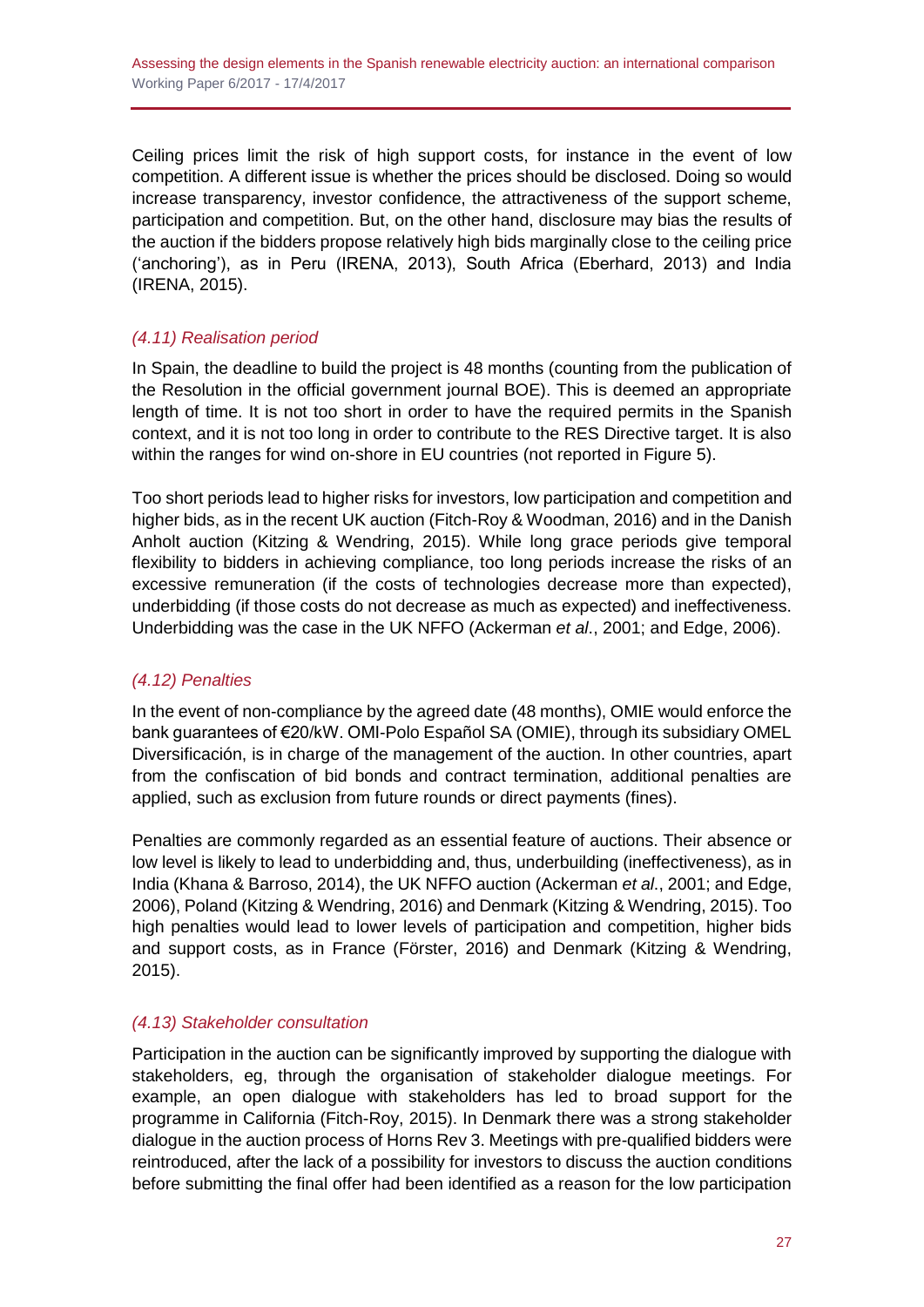in the previous Anholt auction (Kitzing & Wendring, 2015). In South Africa a conference is organised at the beginning of the auction which, together with a dedicated website, allows the government to communicate any changes to all market agents equally and simultaneously (Río 2016a; and Toke, 2015). These formats to encourage dialogue with stakeholders have not been used in Spain. Stakeholders commented on a first draft of the regulation in the first quarter of 2015 and some changes were made later (for example, the financial guarantee of  $\epsilon$ 50/kW being reduced to  $\epsilon$ 20/kW). There is a formal consultation procedure, through the Consejo Consultivo de la Electricidad, but the sector associations felt that many of the allegations which were presented there have not been taken into account (see APPA's and AEE's –the wind energy association– press releases) (APPA, 2015; and AEE, 2015). Appropriate participation enhancing measures including, eg, a process for stakeholder consultation, sufficient consultation time or sufficient time for bid preparation should be set, as recommended in Kitzing *et al*. (2016).

To sum up, the RES-E auction model in Spain seems to be very different from the approach followed by other EU (and perhaps non-EU) countries in several key respects: investment-based support, uniform pricing, lax prequalification and penalties. The absence of a schedule for regular auctions in the future, the lack of seller concentration rules and a limited stakeholder dialogue process that characterise the Spanish RES.E auction model at present, which can be considered best practices, are also uncommon features of RES-E auctions in most countries.

Yet the outcome of the Spanish auction has been a 100% discount on the standard value of the initial investment of the reference standard plant. Recent auctions from around the world have also shown impressive results in terms of very low bid prices. An analysis of the outcomes of the auctions in 2016 carried out by the International Energy Agency (IRENA) shows that several price records were set during the year: in Chile and the United Arab Emirates for solar PV (with average prices of US\$29.1/MWh and US\$24.2/MWh, respectively), Morocco for onshore wind (US\$30/MWh) and Denmark for offshore wind (US\$53.9/MWh). In countries such as Chile and Mexico, renewables were more competitive than conventional energy technologies and won a large share of contracts at record-breaking prices (IRENA, 2017, p. 4). In countries where successive auctions have taken place since 2012, bid prices have experienced a sharp reduction over the years (eg, Peru, South Africa, Morocco, India and France for PV, Italy, South Africa, Morocco and Peru for wind on-shore) (see IRENA, 2017, for details). However, comparing bid prices across countries might be difficult, since the prices are influenced by factors beyond auction design, ie, related to the country's socioeconomic and institutional conditions.

In price-only auctions, strong competition has been a main factor behind the low costs. This has allowed capturing the sharp reductions in the costs of technologies, which is particularly the case with PV. It remains to be seen whether the projects will be built at these very low prices. In multicriteria auctions there is a trade-off between higher positive local impacts and higher bid prices, as shown in the multicriteria auctions in South Africa and Portugal (Río *et al*., 2016a, 2016bc).

Finally, it should be taken into account that other factors affect the success of auctions beyond auction design. For example, an analysis of the case of South Africa has shown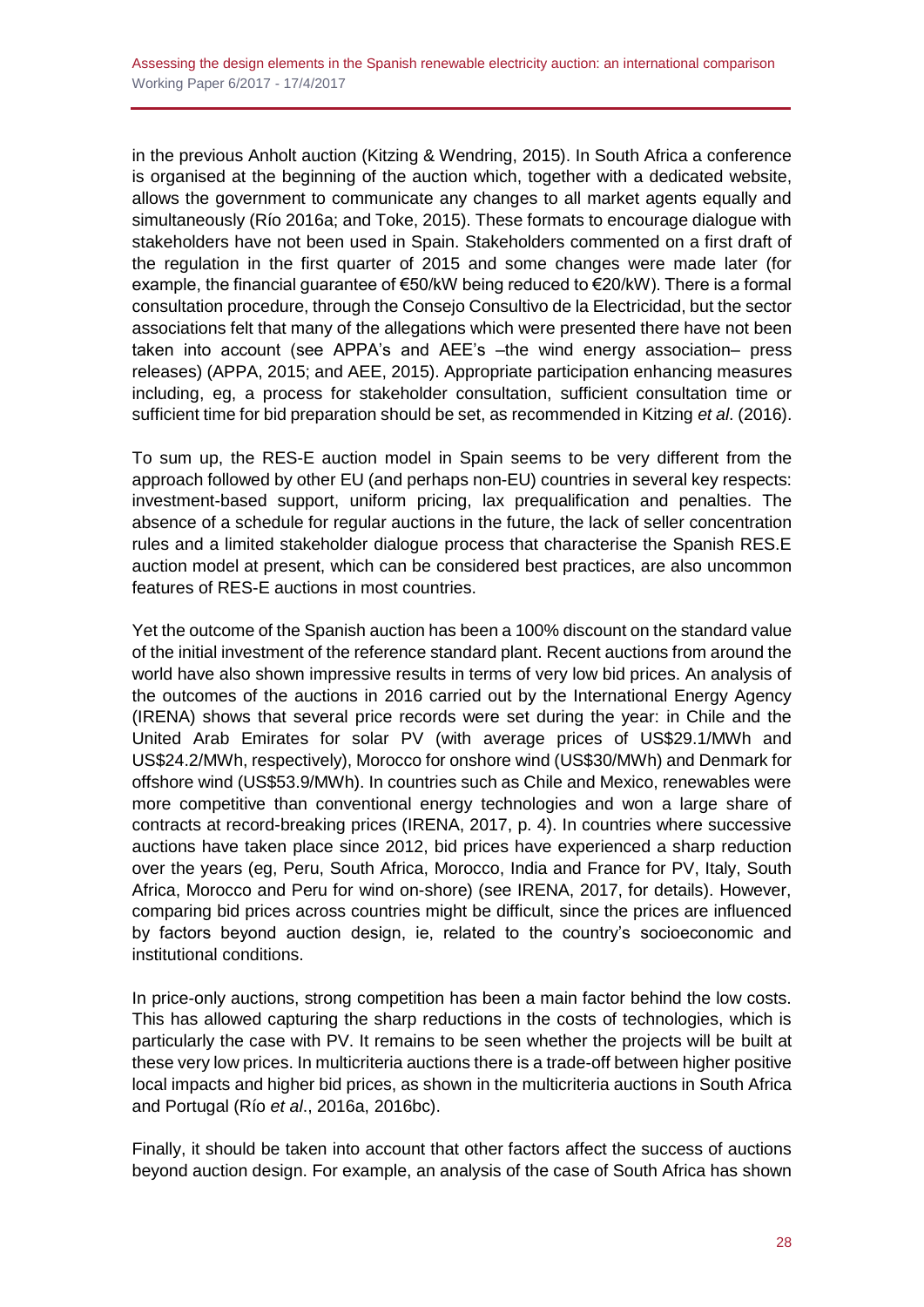that, in addition to programme design, there were other factors that have had an impact on the success of the auction, including programme management factors (such as a high level of political commitment, a supportive institutional setting, the experience and knowledge of the programme management team, the management style, the largely offbudget programme financial resources and the quality of advice given to bidders) and market factors (including the slow-down of RES-E support in OECD markets, favourable characteristics of the South African banking sector and the existence of other advisory services) (Eberhard *et al*., 2014; and Río *et al*., 2016a).

## <span id="page-28-0"></span>**(5) Conclusions**

Auctions for RES-E are here to stay. Their widespread implementation everywhere and their institutional push from the European Commission is based on their cost containment potential. Whether the expectations they have raised in terms of high static efficiency and low support cost will be met while simultaneously promoting the deployment of RES-E (effectiveness) will clearly depend on their design. This paper has analysed the design elements of the Spanish RES-E auction, putting them in the context of international experiences and best practices. The new auctions (the first one and those envisaged in 2017) could be expected to contribute to the effective and efficient energy transition which should lead to the decarbonisation of the electricity system. They open up the Spanish market to RES-E investments after a period of stagnation due to the moratorium.

The choice of design elements is instrumental in achieving different (and sometimes conflicting) energy policy goals. Depending on the goals, the choice of one or another design element will make more sense. In short, the choice of a specific design element is generally not a win-win solution and depends on the priorities of the respective governments. And the other way around: the choice of a specific design element reveals to some extent which are the government's main priorities.

Taking these general aspects into account, the analysis of the RES-E auction in Spain has shown that it is quite different from other international experiences regarding key design elements, namely investment-based support, uniform pricing, lax prequalification and penalties. This is partly shaped by the regulatory package in 2013-14, an unprecedented complex regulation that determines a main choice being made, ie, investment-based support. Some 'best practices', such as a schedule for regular auctions, seller concentration rules and organising stakeholder dialogue processes, have been absent in the Spanish auction, but they are also uncommon features of RES-E auctions in most countries. In contrast, other design elements are widespread and are either best practices (disclosure of volumes) or their choice can be justified according to specific criteria (sealed-bid auctions, absence of local content rules, volume defined as capacity, technological specificity and price-only auctions).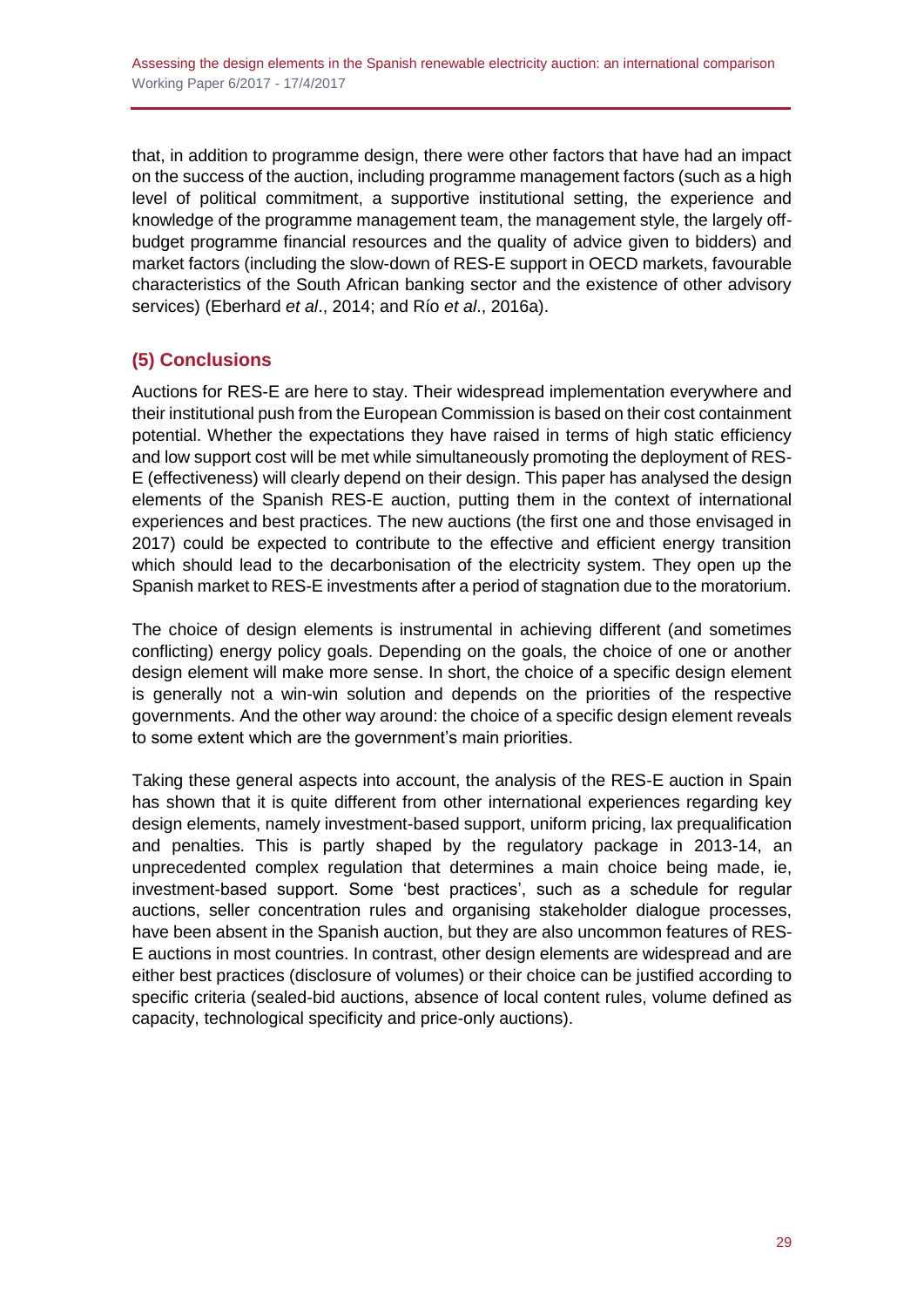## <span id="page-29-0"></span>**Acknowledgements**

The author acknowledges support from the European Commission Horizon 2020 programme through the AURES project (Grant Agreement 646172). However, the views expressed in this paper are the author's own and not necessarily those of the AURES project. The author is also grateful to Gonzalo Escribano and Lara Lázaro (Elcano Royal Institute) for their useful comments. The usual disclaimer applies.

## <span id="page-29-1"></span>**References**

- Ackermann, T., G. Andersson & L. Söder (2001), 'Overview of government and market driven programs for the promotion of renewable power generation', *Renewable Energy*, nr 22, p. 197-204.
- AEE (Asociación Empresarial Eólica) (2015), 'El Gobierno reconoce que España necesita más eólica y anuncia subastas, pero no resuelve la inseguridad jurídica del modelo'.
- APPA (2015), 'Las subastas renovables, otra muestra de la improvisación del Gobierno en materia energética', 22/IV/2015.
- AURES (2016), website of the EU-funded AURES project, [http://www.auresproject.eu/.](http://www.auresproject.eu/)
- AURES (2017), 'About auctions', [http://auresproject.eu/about-auctions.](http://auresproject.eu/about-auctions)
- Breitschopf, B., & A. Held (2013), 'Guidelines for assessing costs and benefits of RET deployment', report in the framework of the EU-funded DiaCore project, [http://diacore.eu/.](http://diacore.eu/)
- Butler, L., & K. Neuhoff (2008), 'Comparison of Feed-in Tariff, Quota and Auction Mechanisms to Support Wind Power Development', *Renewable Energy*, nr 33, p. 1854-1867.
- CNMC (2015), 'Informe sobre la propuesta de Real Decreto por el que se establece una convocatoria para el otorgamiento del régimen retributivo específico a nuevas instalaciones de producción de energía eléctrica a partir de biomasa en el sistema eléctrico peninsular y para instalaciones de tecnología eólica y sobre la propuesta de orden por la que se regula el procedimiento de asignación del régimen retributivo específico en dicha convocatoria y se aprueban sus parámetros retributivos', 18/VI/2015.
- DMNR (Department of Marine and Natural Resources) (2003), 'Alternative Energy Requirement (AER VI – 2003) A Competition for Electricity Generation from Biomass, Hydro, and Wind', Ireland.
- Eberhard, A. (2013), 'Feed-in tariffs or auctions? Procuring renewable energy supply in South Africa', Note nr 338, World Bank, April.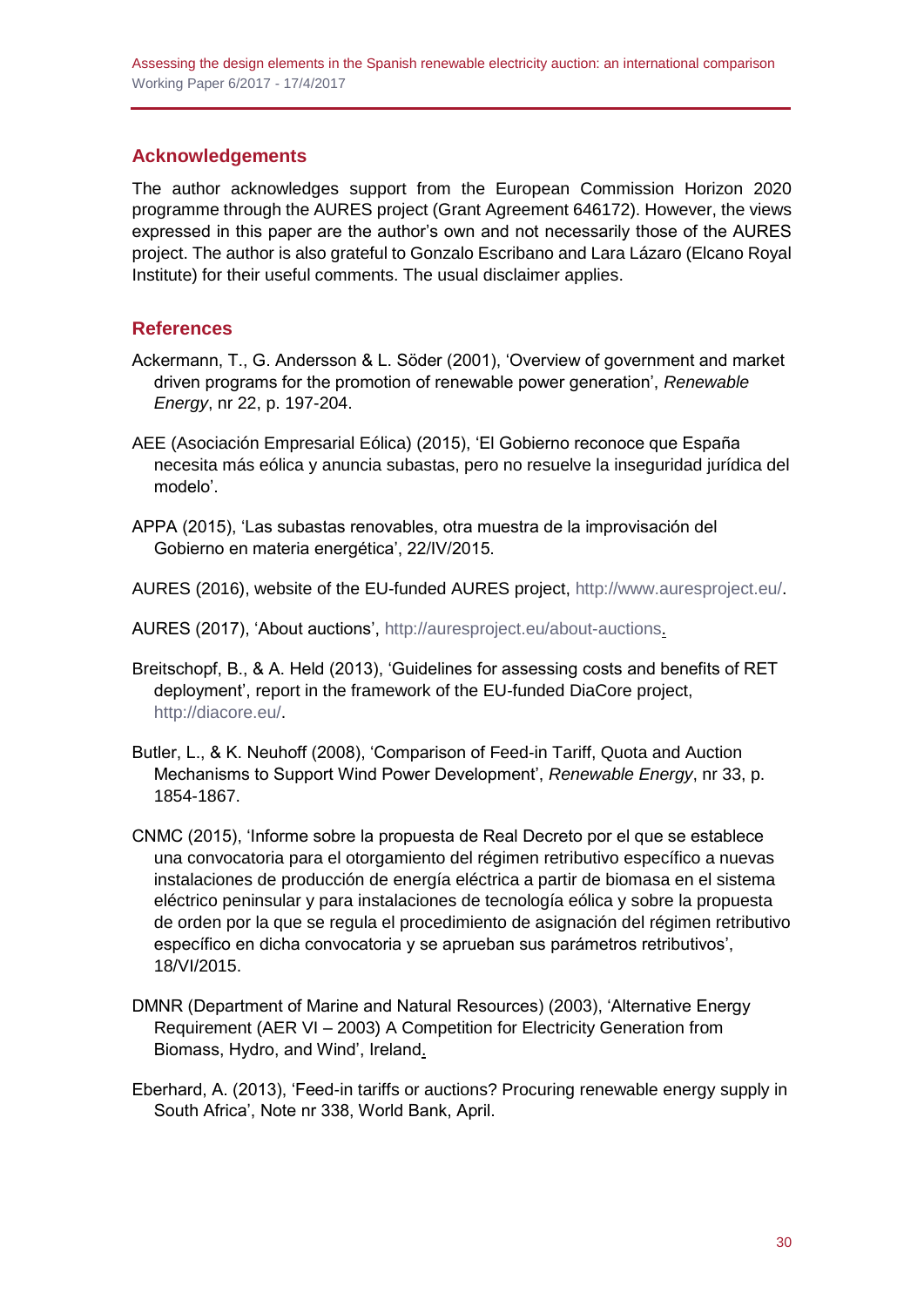- Edge, G. (2006), 'A harsh environment: the non-fossil fuel obligation and the UK renewables industry', in K. Mallon (Ed.), *Renewable Energy Policy and Politics: A Guide for Decision-Making*, Earthscan, London, p. 163-184.
- EEA (2016), 'Renewable energy in Europe (2016). Recent growth and knock-on effects'.
- Elizondo, G., L. Barroso & G. Cunha (2014), 'Promoting renewable energy through Auctions: the case of Brazil', World Bank.
- European Commission (EC) (2014a), 'Impact Assessment accompanying the document Communication from the Commission Guidelines on State aid for environmental protection and energy for 2014-2020'.
- European Commission (EC) (2014b), 'Guidelines on State aid for environmental protection and energy 20142020, COM (2014), 2322'.
- EWEA (European Wind Energy Association) (2015), 'Design options for wind energy tenders', December.
- Finucane, M. (2005), 'Ireland-RE Support. Mecanismos de retribución y desarrollo de las energías renovables', Club Español de la Energía, Madrid, 18/V/2005.
- Fitch-Roy, O. (2015), 'Auctions for renewable support in California: instruments and lessons learnt', AURES Report D4.1-CAL, December.
- Fitch-Roy, O., & B. Woodman (2016), 'Auctions for renewable energy support in the United Kingdom: instruments and lessons learnt'. AURES Report D4.1-UK, March.
- Förster, S. (2016), 'Small-scale PV auctions in France: instruments and lessons learnt', AURES Report D4.1-FR, March.
- Förster, S., & A. Amato (2016), 'Auctions for renewable energy support in Brazil: instruments and lessons learnt', AURES Report D4.1-BRA, March.
- Haufe, M.-C., & K.-M. Ehrhart (2015), 'Assessment of auction formats suitable for RES-E', AURES Report D3.1.
- Held A., M. Ragwity, M. Gephart, E. de Visser & C. Klessmann (2014), 'Design features of support schemes for renewable electricity. A report within the European project "Cooperation between EU MS under the Renewable Energy Directive and interaction with support schemes"', Ecofys Netherlands, Utrecht.
- Held, A, T. Boßmann, M. Ragwitz, P. del Río, L. Janeiro & S. Förster (2017), 'Challenges and appropriate policy portfolios for (almost) mature renewable electricity technologies', *Energy & Environment*, forthcoming.
- IEA (International Energy Agency) (2015), Energy policies of IEA countries. Spain. 2015 review. Paris.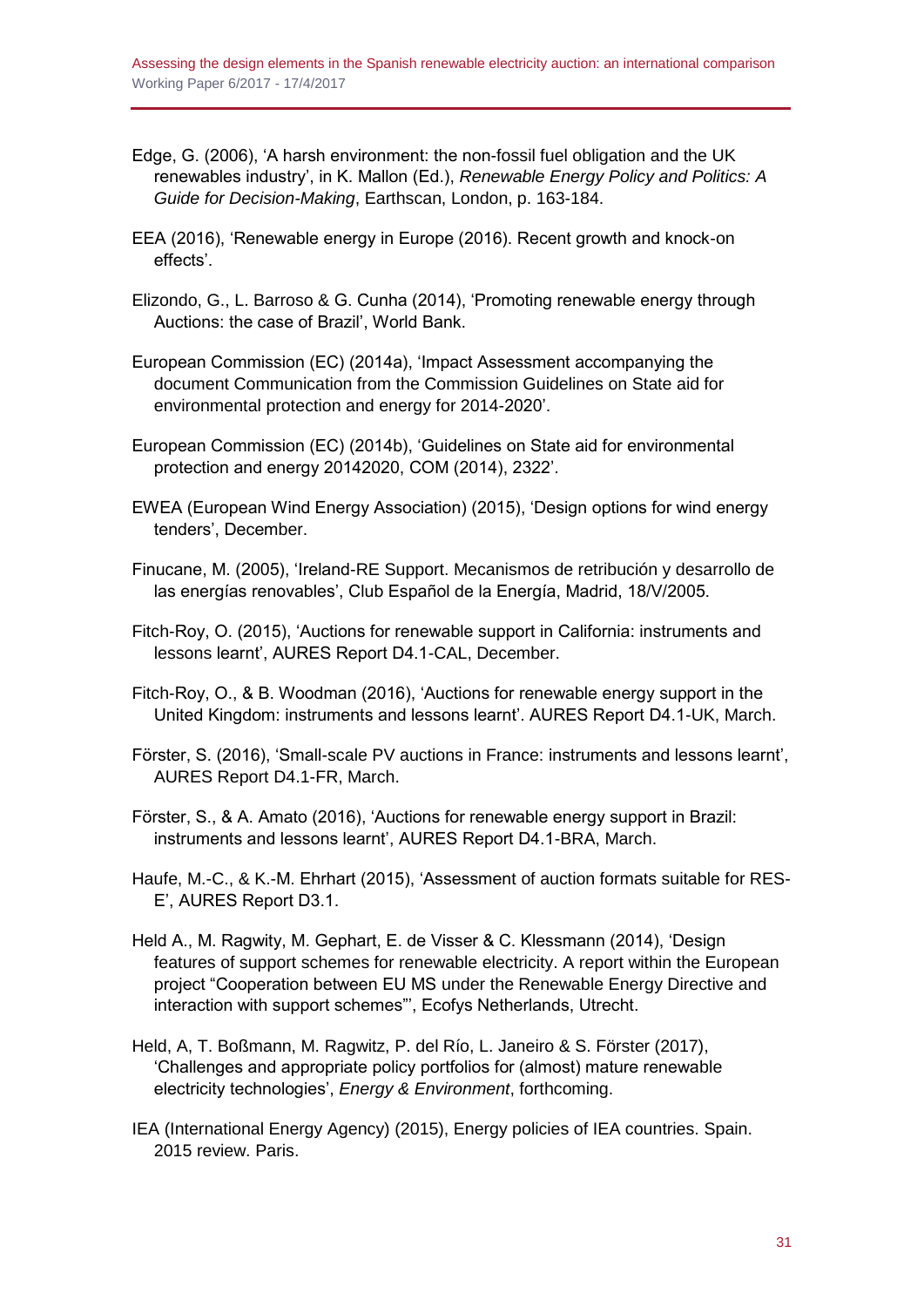IFC (2013). Russia's new capacity-based renewable energy support scheme. An analysis of Decree Nº449. International Finance Corporation. Washington.

IRENA (2013), Renewable Energy Auctions in Developing Countries.

- IRENA (2015), Renewable Energy Auctions: A Guide to Design.
- Khana, A., & L. Barroso (2014), 'Promoting renewable energy through auctions: the case of India', World Bank.
- Kitzing, L., & P. Wendring (2015), 'Auctions for renewable support in Denmark: instruments and lessons learnt', AURES Report D4.1-DK, December.
- Kitzing, L., & P. Wendring (2016), 'Implementation of auctions for renewable energy support in Poland: a case study', AURES Report D7.1-PL, March.
- Kitzing, L., M. Islam, E. Rosenlund, A. Held, M. Ragwitz, J. Winkler, S, Steinhilber, P. del Río, F. Wigand, S. Tiedemann, C. Klessmann, S. Busch, A. Ortner, J. Kreiß, O. Fitch-Roy & B. Woodman (2016), 'Recommendations on the role of auctions in a new renewable energy directive. Report of the EU-funded AURES project', October, [http://auresproject.eu/sites/aures.eu/files/media/documents/redii\\_memo\\_final.pdf.](http://auresproject.eu/sites/aures.eu/files/media/documents/redii_memo_final.pdf)
- Klessmann, C., F. Wigan & S. Förster (2015), 'Auctions for renewable energy systems in Germany: pilot scheme for ground-mounted PV', AURES Report D4.1-DE, December.
- Kreiss, J. (2016), 'The effect of competition levels on auction outcomes', Policy Memo 4, AURES project.
- Kreiss, J., K. Ehrhart & M.C. Haufe (2016), 'Appropriate design of auctions for renewable energy support – Prequalifications and penalties', *Energy Policy*, vol. 101, p. 512-520.
- Lipp, J. (2007), 'Lessons for effective renewable electricity policy from Denmark, Germany and the United Kingdom', *Energy Policy*, vol. [35, nr 11,](http://www.sciencedirect.com/science/journal/03014215/35/11) p. 5481-5495.
- Lovinfosse, I. de, L. Janeiro & M. Gephart (2013), 'Lessons for the tendering system for renewable electricity in South Africa from international experience in Brazil, Morocco and Peru. Commissioned by Deutsche Gesellschaftfür Internationale Zusammenarbeit (GIZ) GmbH', South African-German Energy Programme (SAGEN).
- Maurer, L., & L. Barroso L. (2011), 'Electricity auctions: an overview of efficient practices', World Bank, Washington.
- Menanteau, P., D. Finon, & M. Lamy (2003), 'Prices versus quantities: choosing policies for promoting the development of renewable energy', *Energy Policy*, vol. 31, nr 8, p. 799-812.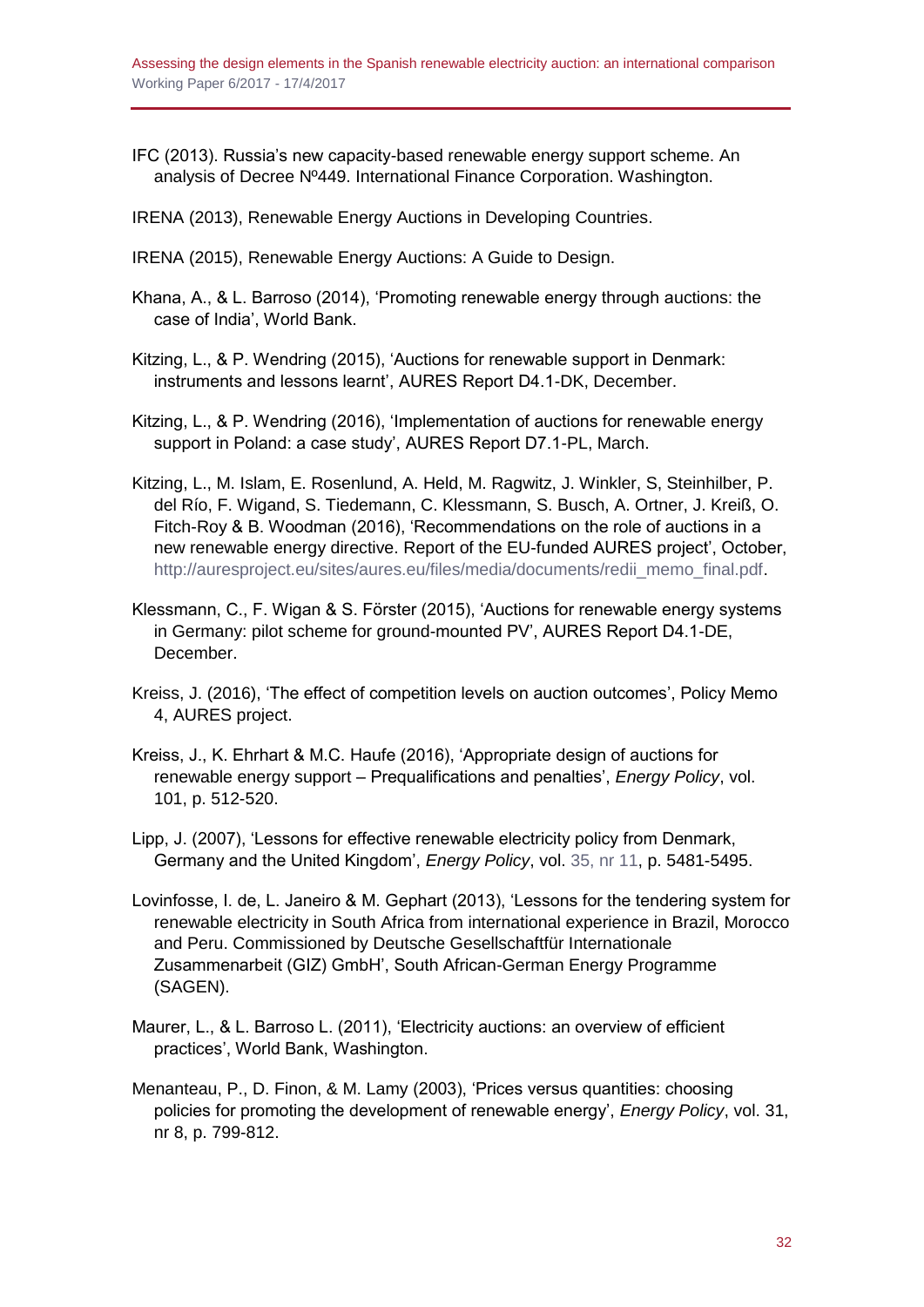- MINETAD (Ministerio de Energía, Turismo y Agenda Digital) (2016), 'El Gobierno realizará en el primer trimestre de 2017 una nueva subasta de renovables', press note, 29/XII/2016.
- Mitchell, C., & P. Connor (2004), 'Renewable energy policy in the UK 1990-2003', *Energy Policy*, vol. 32, nr 17, p. 1935-1947.
- Mitchell, C., J.L. Sawin, G.R. Pokharel, D. Kammen, Z. Wang, S. Fifita *et al*. (2011), 'Policy, financing and implementation', in O. Edenhofer, R. Pichs-Madruga, Y. Sokona, E. Farahani, S. Kadner, K. Seyboth *et al*. (Eds.), *IPCC Special Report on Renewable Energy Sources and Climate Change Mitigation*, Cambridge University Press, Cambridge.
- Noothout, P., & T. Winkel (2016), 'Auctions for renewable energy support in the Netherlands: instruments and lessons learnt', AURES Report D4.1-NL, March.
- Ragwitz, M., A. Held & J. Winkler (2014), 'Auctions for renewable energy in the European Union: questions requiring further clarification', study on behalf of Agora Energiewende, [https://www.agora-energiewende.de/.](https://www.agora-energiewende.de/)
- Rathmann, M. (2011), 'Towards triple-A policies: more renewable energy at lower cost', a report compiled within the European research project RE-Shaping (work package 7), [http://www.reshaping-res-policy.eu/,](http://www.reshaping-res-policy.eu/) Intelligent Energy – Europe, ALTENER Grant Agreement no. EIE/08/517/SI2.529243.
- REN21 (2015), 'Renewables 2015 global status report', [http://www.ren21.net/wp](http://www.ren21.net/wp-content/uploads/2015/07/REN12-GSR2015_Onlinebook_low1.pdf)[content/uploads/2015/07/REN12-GSR2015\\_Onlinebook\\_low1.pdf.](http://www.ren21.net/wp-content/uploads/2015/07/REN12-GSR2015_Onlinebook_low1.pdf)
- REN21 (2016), 'Renewables 2016 global status report', [http://www.ren21.net/wp](http://www.ren21.net/wp-content/uploads/2016/06/GSR_2016_Full_Report.pdf)[content/uploads/2016/06/GSR\\_2016\\_Full\\_Report.pdf.](http://www.ren21.net/wp-content/uploads/2016/06/GSR_2016_Full_Report.pdf)
- Río, P. del (2015), ['A methodological note on the links between components for the](http://auresproject.eu/publications/a-methodological-note-on-the-links-between-components-the-assessment-of-design-elements)  [assessment of design elements in auctions for RES.](http://auresproject.eu/publications/a-methodological-note-on-the-links-between-components-the-assessment-of-design-elements)', Report for the AURES project.
- Río, P. del (2016a), 'Auctions for renewable energy support in South Africa: instruments and lessons learnt', AURES Report D.4.1-ZA, March.
- Río, P. del (2016b), 'Implementation of auctions for renewable energy support in Spain: a case study', AURES Report D7.1-ES, March.
- Río, P. del (2016c), 'Auctions for renewable energy support in Portugal: instruments and lessons learnt', AURES Report D.4.1-PT, March.
- Río, P. del, F. Wigan & S. Steinhilber (2015a), 'Assessment criteria for RES-E auctions', Report D2.2 (b) for the project AURES (Promoting Effective Renewable Energy Auctions), funded under the EU H2020 programme,<http://auresproject.eu/>
- Río, P. del, M.C. Haufe, F. Wigan & S. Steinhilber (2015b), 'Overview of design elements for RES-E auctions', Report D2.2 (a) for the project AURES (Promoting